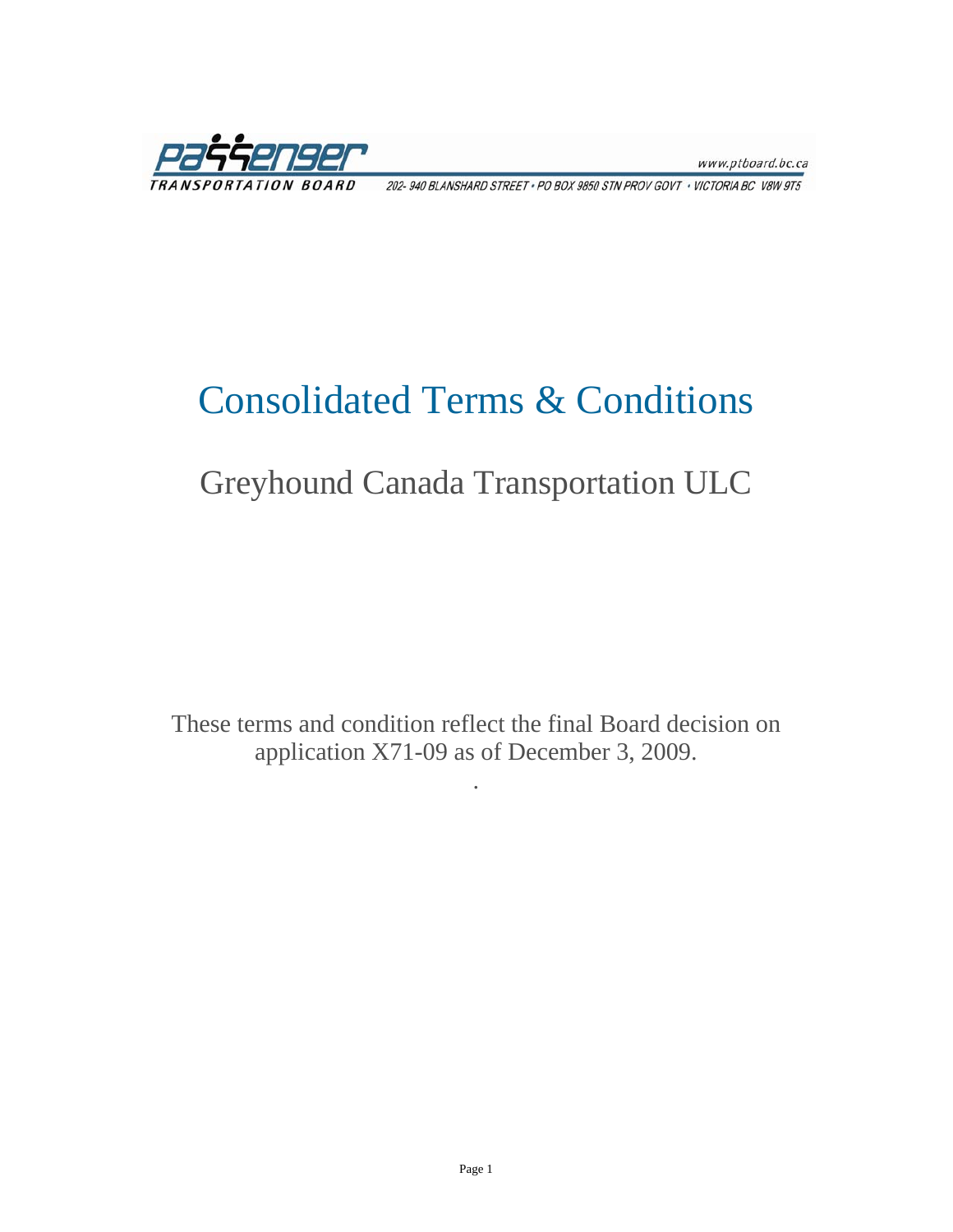| Special Authorization : Inter-City Bus (ICB) |                                                                                                                                                                                                                                                                                                                                                                                                                            |
|----------------------------------------------|----------------------------------------------------------------------------------------------------------------------------------------------------------------------------------------------------------------------------------------------------------------------------------------------------------------------------------------------------------------------------------------------------------------------------|
| <b>Terms &amp; Conditions:</b>               |                                                                                                                                                                                                                                                                                                                                                                                                                            |
| <b>Services:</b>                             |                                                                                                                                                                                                                                                                                                                                                                                                                            |
|                                              | Service: Transportation of passengers must be provided to and from each route<br>point on a scheduled basis according to the daily minimum and/or weekly<br>minimum route frequency that is set for the authorized route.                                                                                                                                                                                                  |
|                                              | Schedule: The licence holder must publish, in a manner accessible to the general<br>public, a schedule for each route with the time and location of each stop,<br>and must carry in each vehicle a copy of the schedule that the vehicle is<br>following.                                                                                                                                                                  |
| <b>Express Authorization: E</b>              | Transportation of standees is authorized only when all of the following<br>conditions are met:                                                                                                                                                                                                                                                                                                                             |
|                                              | 1. The licence holder has current and proper insurance coverage for the<br>transportation of standees.                                                                                                                                                                                                                                                                                                                     |
|                                              | 2. The operator does not permit passengers to stand for a period that is<br>longer than 30 minutes while the vehicle is in motion except for routes<br>S1, S2 and S3 from November 1 through until April 30 in which<br>circumstances the operator does not permit passengers to stand for a<br>period that is longer than 45 minutes or for a distance that exceeds 45<br>road kilometres while the vehicle is in motion. |
|                                              | 3. Freight and passenger baggage is not carried in the passenger<br>compartment when standees are being transported.                                                                                                                                                                                                                                                                                                       |
|                                              | Abbreviations: E The following abbreviations are used to describe terms and conditions of<br>this special authorization.                                                                                                                                                                                                                                                                                                   |
|                                              | alt "alternate" route point that is not located directly enroute between other<br>route points authorized by the Board; service may be provided to one<br>or more alternate route points at the option and frequency of the<br>licence holder on the condition that all minimum route frequencies<br>approved or set by the Board are maintained.                                                                          |
|                                              | "flag" (where the vehicle will stop on signal to pick up a passenger) or<br>fd<br>"drop" (where the vehicle will stop on signal to drop off a passenger on<br>board), or both.                                                                                                                                                                                                                                             |
|                                              | oc "on call" where the vehicle will only proceed to the community when an<br>advance reservation is made for the pick up of a passenger or when a<br>passenger requests drop off.                                                                                                                                                                                                                                          |
|                                              | n/a "not applicable"                                                                                                                                                                                                                                                                                                                                                                                                       |
| <b>Route Number: : A</b>                     |                                                                                                                                                                                                                                                                                                                                                                                                                            |
|                                              | Terminating Point 1: : Alberta Border & Highway 1                                                                                                                                                                                                                                                                                                                                                                          |
| Terminating Point 2: E City of Vancouver     |                                                                                                                                                                                                                                                                                                                                                                                                                            |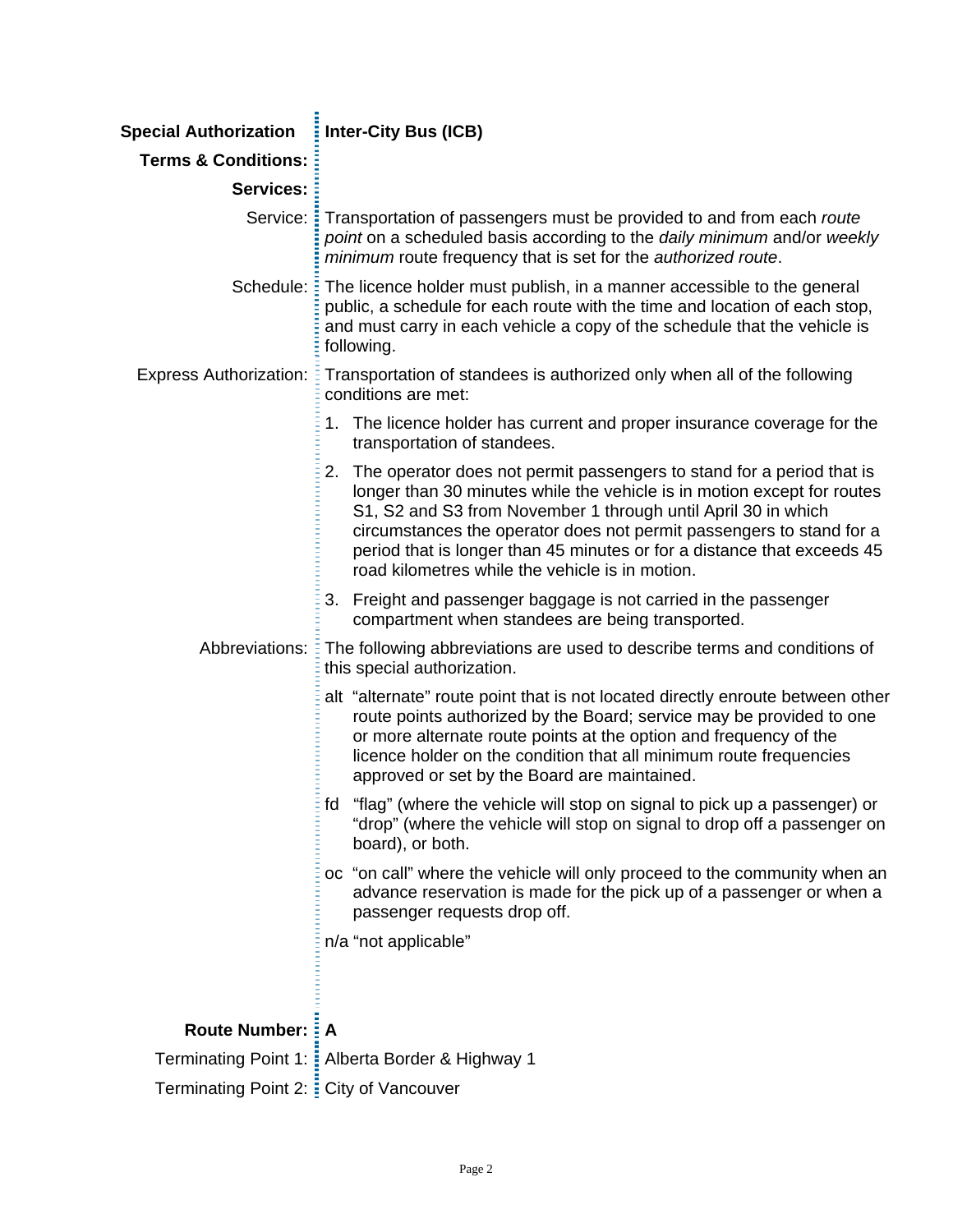| Authorized Route: : Route Points | $A1$ :                               | <b>Daily Minimum</b><br>(each direction) | <b>Total Weekly</b><br><b>Minimum</b> |
|----------------------------------|--------------------------------------|------------------------------------------|---------------------------------------|
|                                  | Alberta Border & Highway 1           | n/a                                      | n/a                                   |
|                                  | West Louise Lodge                    | 2 <sub>td</sub>                          | 35 fd                                 |
|                                  | <b>Field Junction</b>                | 4 fd                                     | 56 fd                                 |
|                                  | Town of Golden                       | 4                                        | 56                                    |
|                                  | <b>Glacier Park East Gate</b>        | 1 <sub>fd</sub>                          | 28 <sub>fd</sub>                      |
|                                  | Rogers Pass(Glacier Pass-<br>Summit) | 3                                        | 42                                    |
|                                  | City of Revelstoke                   | 4                                        | 56                                    |
|                                  | <b>District of Sicamous</b>          | 4                                        | 56                                    |
|                                  | City of Salmon Arm                   | 5                                        | 70                                    |
|                                  | $A2(a)$ :                            |                                          |                                       |
|                                  | City of Enderby                      | $\overline{2}$                           | 28                                    |
|                                  | City of Armstrong                    | $\overline{c}$                           | 28                                    |
|                                  | City of Vernon                       | $\overline{2}$                           | 28                                    |
|                                  | Oyama                                | 2 <sub>td</sub>                          | 28 fd                                 |
|                                  | City of Kelowna                      | $\overline{2}$                           | 28                                    |
|                                  | City of Vancouver                    | $\overline{2}$                           | 28                                    |
|                                  | $A2(b)$ :                            |                                          |                                       |
|                                  | Sorrento                             | $\overline{2}$                           | 28                                    |
|                                  | Village of Chase                     | $\overline{2}$                           | 35                                    |
|                                  | <b>Monte Creek</b>                   | 1 <sub>fd</sub>                          | 14 fd                                 |
|                                  | City of Kamloops                     | 4                                        | 56                                    |
|                                  | City of Merritt                      | 3                                        | 56                                    |
|                                  | <b>District of Hope</b>              | $\overline{2}$                           | 35                                    |
|                                  | Agassiz                              | alt                                      | alt                                   |
|                                  | <b>District of Mission</b>           | alt                                      | alt                                   |
|                                  | <b>District of Maple Ridge</b>       | alt                                      | alt                                   |
|                                  | City of Chilliwack                   | 4                                        | 70                                    |
|                                  | City of Abbotsford                   | $\overline{2}$                           | 35                                    |
|                                  | City or Township of Langley          | 1                                        | 28                                    |
|                                  | City of Surrey                       | alt                                      | alt                                   |
|                                  | <b>District of Delta</b>             | alt                                      | alt                                   |
|                                  | City of Richmond                     | alt                                      | alt                                   |
|                                  | City of Coquitlam                    | 1                                        | 49                                    |
|                                  | City of Vancouver                    | 4                                        | 63                                    |
| <b>Route Number: B1</b>          |                                      |                                          |                                       |

Terminating Point 1: City of Kamloops

Terminating Point 2: City of Kelowna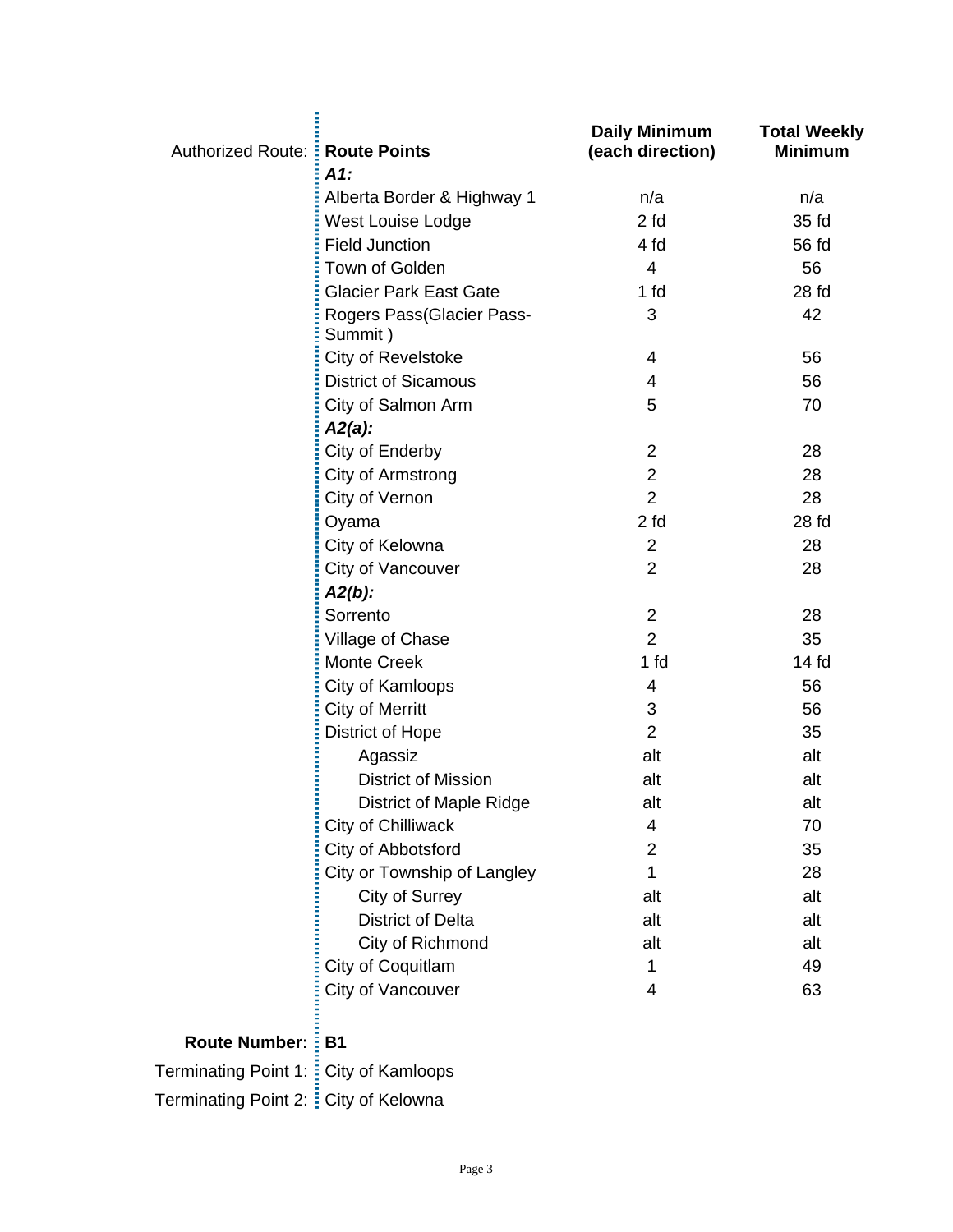| Authorized Route: : Route Points         | B1.1:                                                                                                                                                                                                                                                   | <b>Daily Minimum</b><br>(each direction) |                                          | <b>Total Weekly Minimum</b>           |
|------------------------------------------|---------------------------------------------------------------------------------------------------------------------------------------------------------------------------------------------------------------------------------------------------------|------------------------------------------|------------------------------------------|---------------------------------------|
|                                          | City of Kamloops                                                                                                                                                                                                                                        | $\overline{2}$                           |                                          | 28                                    |
|                                          | <b>Monte Creek</b>                                                                                                                                                                                                                                      | 0                                        |                                          | 7fd                                   |
|                                          | $B1.2(a)$ :                                                                                                                                                                                                                                             |                                          |                                          |                                       |
|                                          | Monte Lake                                                                                                                                                                                                                                              | 0                                        |                                          | 7 fd                                  |
|                                          | Westwold                                                                                                                                                                                                                                                | 0                                        |                                          | 7 fd                                  |
|                                          | Falkland                                                                                                                                                                                                                                                | 1                                        |                                          | 21                                    |
|                                          | $B1.2(b)$ :                                                                                                                                                                                                                                             |                                          |                                          |                                       |
|                                          | Village of Chase                                                                                                                                                                                                                                        | 0<br>0                                   |                                          | $\overline{7}$<br>$\overline{7}$      |
|                                          | Sorrento                                                                                                                                                                                                                                                | 0                                        |                                          | $\overline{7}$                        |
|                                          | City of Salmon<br>Arm                                                                                                                                                                                                                                   |                                          |                                          |                                       |
|                                          | City of Enderby                                                                                                                                                                                                                                         | 0                                        |                                          | $\overline{7}$                        |
|                                          | City of Armstrong                                                                                                                                                                                                                                       | 0                                        |                                          | $\overline{7}$                        |
|                                          | B1.3:                                                                                                                                                                                                                                                   |                                          |                                          |                                       |
|                                          | City of Vernon                                                                                                                                                                                                                                          | 3                                        |                                          | 42                                    |
|                                          | Oyama                                                                                                                                                                                                                                                   | 3 fd                                     |                                          | 42 fd                                 |
|                                          | City of Kelowna<br>Airport                                                                                                                                                                                                                              | 0                                        |                                          | 7 fd                                  |
|                                          | City of Kelowna                                                                                                                                                                                                                                         | 3                                        |                                          | 42                                    |
| <b>Route Number: :</b>                   | <b>B2</b>                                                                                                                                                                                                                                               |                                          |                                          |                                       |
| Terminating Point 1: E City of Kelowna   |                                                                                                                                                                                                                                                         |                                          |                                          |                                       |
| Terminating Point 2: : City of Penticton |                                                                                                                                                                                                                                                         |                                          |                                          |                                       |
| Authorized Route: <b>Route Points</b>    |                                                                                                                                                                                                                                                         |                                          | <b>Daily Minimum</b><br>(each direction) | <b>Total Weekly</b><br><b>Minimum</b> |
|                                          | City of Kelowna                                                                                                                                                                                                                                         |                                          | 4                                        | 56                                    |
|                                          | Westbank                                                                                                                                                                                                                                                |                                          | 4                                        | 56                                    |
|                                          | <b>District of Summerland</b>                                                                                                                                                                                                                           |                                          | 4                                        | 56                                    |
|                                          | City of Penticton                                                                                                                                                                                                                                       |                                          | 4                                        | 56                                    |
| <b>Route Number:</b>                     | C                                                                                                                                                                                                                                                       |                                          |                                          |                                       |
| Terminating Point 1: [ City of Vancouver |                                                                                                                                                                                                                                                         |                                          |                                          |                                       |
| Terminating Point 2: <b>Rock Creek</b>   |                                                                                                                                                                                                                                                         |                                          |                                          |                                       |
|                                          | Scheduled Service : On a minimum of four westbound trips weekly, scheduled pick ups in                                                                                                                                                                  |                                          |                                          |                                       |
| Times Requirement: :                     | Osoyoos, Oliver and Okanagan Falls must enable passengers to be<br>carried through to the City of Vancouver for scheduled drop off by 18:00<br>hours on the same day.                                                                                   |                                          |                                          |                                       |
|                                          | Route Connection : On a minimum of four eastbound trips weekly, this route must connect in<br>Layover Time: E Rock Creek with eastbound trips on Route D so that the layover time for<br>connecting passengers does not exceed 2.5 hours in Rock Creek. |                                          |                                          |                                       |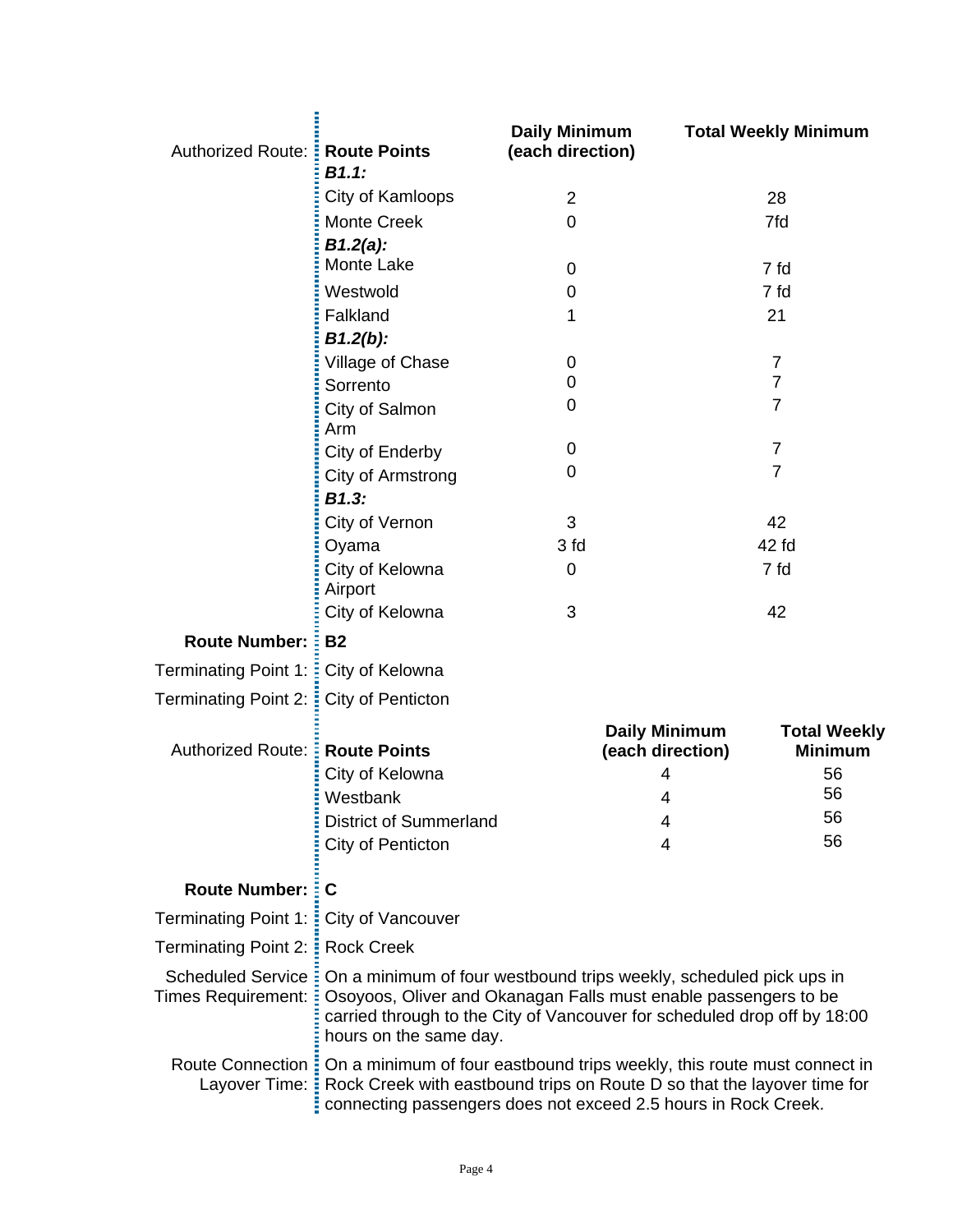| <b>Authorized Route:</b>    | <b>Route Points</b>               | <b>Daily Trips</b><br>(each<br>direction) | <b>Total</b><br><b>Weekly</b><br><b>Trips</b><br>(Westbound<br>only) | <b>Total</b><br><b>Weekly</b><br><b>Trips</b><br>(Eastbound<br>only) |
|-----------------------------|-----------------------------------|-------------------------------------------|----------------------------------------------------------------------|----------------------------------------------------------------------|
|                             | City of Vancouver                 | 1                                         | 7                                                                    | 14                                                                   |
|                             | City of<br>Richmond               | alt                                       | alt                                                                  | alt                                                                  |
|                             | City of Surrey                    | alt                                       | alt                                                                  | alt                                                                  |
|                             | <b>District of Delta</b>          | alt                                       | alt                                                                  | alt                                                                  |
|                             | City of Coquitlam                 | 1                                         | $\overline{7}$                                                       | 14                                                                   |
|                             | <b>District of Maple</b><br>Ridge | 1                                         | $\overline{7}$                                                       | $\overline{7}$                                                       |
|                             | <b>District of Mission</b>        | 1                                         | $\overline{7}$                                                       | $\overline{7}$                                                       |
|                             | Agassiz                           | alt                                       | alt                                                                  | alt                                                                  |
|                             | City of Abbotsford                | 1 fd                                      | $\overline{7}$                                                       | 7 fd                                                                 |
|                             | City of Chilliwack                | 1                                         | 7                                                                    | 14                                                                   |
|                             | <b>District of Hope</b>           | 1 fd                                      | $\overline{7}$                                                       | $\overline{7}$                                                       |
|                             | <b>Allison Pass</b>               | 1 fd                                      | 7 fd                                                                 | 14 <sub>fd</sub>                                                     |
|                             | <b>Manning Park</b>               | 1                                         | $\overline{7}$                                                       | $\overline{7}$                                                       |
|                             | Eastgate                          | 1                                         | $\overline{7}$                                                       | $\overline{7}$                                                       |
|                             | Town of Princeton                 | 1                                         | $\overline{7}$                                                       | 14                                                                   |
|                             | Hedley                            | 1                                         | 7                                                                    | $\overline{7}$                                                       |
|                             | <b>Village of Keremeos</b>        | 1                                         | $\overline{7}$                                                       | 14                                                                   |
|                             | Kaleden Junction                  | 1 fd                                      | 7 fd                                                                 | 14 <sub>fd</sub>                                                     |
|                             | City of Penticton                 | $\overline{2}$                            | 14                                                                   | 14                                                                   |
|                             | Kaleden Junction                  | 2 <sub>td</sub>                           | 14 <sub>fd</sub>                                                     | 14 <sub>fd</sub>                                                     |
|                             | Okanagan Falls                    | $\overline{2}$                            | 14                                                                   | 14                                                                   |
|                             | Town of Oliver                    | $\overline{c}$                            | 14                                                                   | 14                                                                   |
|                             | Town of Osoyoos                   | $\overline{2}$                            | 14                                                                   | 14                                                                   |
|                             | <b>Bridesville</b>                | 1 fd                                      | 7 fd                                                                 | 7 fd                                                                 |
|                             | <b>Rock Creek</b>                 | 1                                         |                                                                      |                                                                      |
| <b>Route Number:</b>        | D                                 |                                           |                                                                      |                                                                      |
| Terminating Point 1:        | City of Kelowna                   |                                           |                                                                      |                                                                      |
| <b>Terminating Point 2:</b> | Alberta Border &<br>Highway 3     |                                           |                                                                      |                                                                      |
| <b>Authorized Route:</b>    | <b>Route Points</b>               | <b>Daily Minimum</b><br>(each direction)  |                                                                      | <b>Weekly Minimum</b><br>(each direction <sup>1</sup> )              |
|                             | City of Kelowna                   | 1                                         |                                                                      | 10                                                                   |
|                             | <b>Beaverdell</b>                 | 1                                         |                                                                      | 10                                                                   |
|                             | <b>Rock Creek</b>                 | 1                                         |                                                                      | 10                                                                   |
|                             | Village of Midway                 | 1                                         |                                                                      | 10                                                                   |

<span id="page-4-0"></span><sup>1</sup> Unless specified as a weekly total

 $\overline{a}$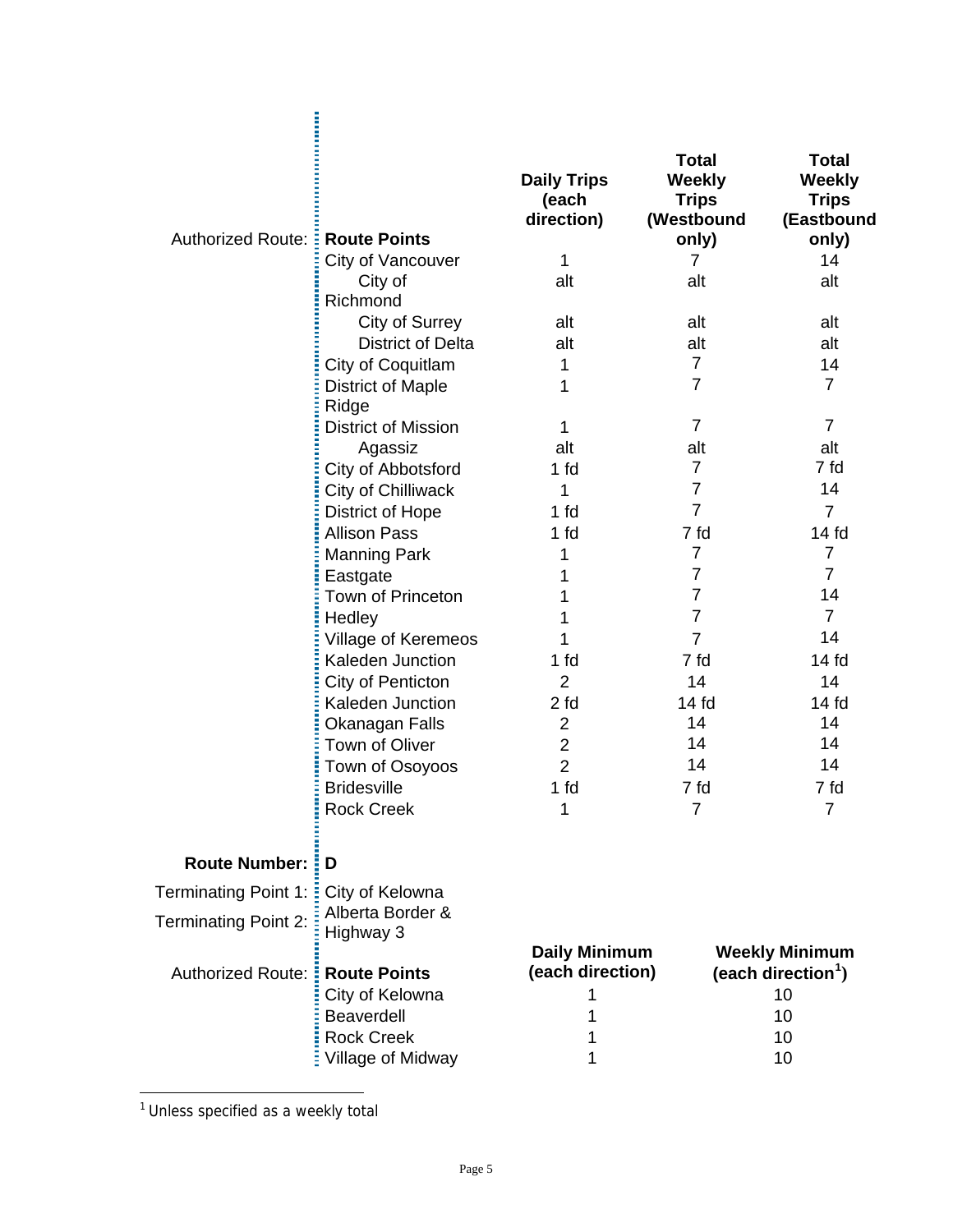|                                          | City of Greenwood                                                                                                                   | 1                                        | 10                                    |
|------------------------------------------|-------------------------------------------------------------------------------------------------------------------------------------|------------------------------------------|---------------------------------------|
|                                          | <b>City of Grand Forks</b>                                                                                                          | 1                                        | 10                                    |
|                                          | Christina Lake                                                                                                                      | 0                                        | 14 fd weekly total                    |
|                                          | City of Castlegar                                                                                                                   | 1                                        | 10                                    |
|                                          | City of Trail                                                                                                                       | alt                                      | alt                                   |
|                                          | South Slocan                                                                                                                        | 0                                        | 7 fd weekly total                     |
|                                          | Junction                                                                                                                            |                                          |                                       |
|                                          | City of Nelson                                                                                                                      | 1                                        | 10                                    |
|                                          | Village of Salmo                                                                                                                    | 1                                        | 10                                    |
|                                          | Junction 3 & 6                                                                                                                      | 1 fd                                     | $10f$ d                               |
|                                          | Summit                                                                                                                              | 1 fd                                     | 10f                                   |
|                                          | Town of Creston                                                                                                                     | 1                                        | 10                                    |
|                                          | Kitchener Junction                                                                                                                  | 1 fd                                     | $10f$ d                               |
|                                          | Yahk                                                                                                                                | 1                                        | 10                                    |
|                                          | Moyie                                                                                                                               | 1 fd                                     | 10f                                   |
|                                          | City of Cranbrook                                                                                                                   | 1                                        | 10                                    |
|                                          | Jaffray                                                                                                                             | 1 fd                                     | 14 fd weekly total                    |
|                                          | Elko                                                                                                                                | 1 fd                                     | $10f$ d                               |
|                                          | City of Fernie                                                                                                                      | 1                                        | 10                                    |
|                                          | Hosmer                                                                                                                              | 1 fd                                     | 10f                                   |
|                                          | <b>District of Sparwood</b>                                                                                                         | 1                                        | 10                                    |
|                                          | <b>Natal</b>                                                                                                                        | 1 <sub>fd</sub>                          | $10f$ d                               |
|                                          | Michel                                                                                                                              | 1 fd                                     | 10f                                   |
|                                          | <b>Crowsnest Junction</b>                                                                                                           | 1 fd                                     | $10f$ d                               |
|                                          | Alberta Border &                                                                                                                    | n/a                                      | n/a                                   |
|                                          | Highway 1                                                                                                                           |                                          |                                       |
| <b>Route Number:</b>                     | šΕ                                                                                                                                  |                                          |                                       |
|                                          |                                                                                                                                     |                                          |                                       |
| <b>Terminating Point 1:</b>              | <b>City of Prince George</b>                                                                                                        |                                          |                                       |
| Terminating Point 2: : City of Vancouver |                                                                                                                                     |                                          |                                       |
|                                          | Service Limitation: : No service may be operated solely between the City of Prince George<br>and the City of Prince George Airport. |                                          |                                       |
|                                          |                                                                                                                                     |                                          |                                       |
| Authorized Route: <b>Route Points</b>    |                                                                                                                                     | <b>Daily Minimum</b><br>(each direction) | <b>Total Weekly</b><br><b>Minimum</b> |
|                                          | $E1$ :                                                                                                                              |                                          |                                       |
|                                          | <b>City of Prince George</b>                                                                                                        | 3                                        | 42                                    |
|                                          | <b>City of Prince George</b>                                                                                                        | $\overline{2}$                           | 28                                    |
|                                          | Airport                                                                                                                             |                                          |                                       |
|                                          | Hixon                                                                                                                               | $\overline{c}$                           | 35                                    |
|                                          | <b>City of Quesnel</b>                                                                                                              | 3                                        | 42                                    |
|                                          | McLeese Lake                                                                                                                        | 1 fd                                     | 14 <sub>fd</sub>                      |
|                                          | City of Williams Lake                                                                                                               | 3                                        | 42                                    |
|                                          | Lac La Hache                                                                                                                        | $\overline{c}$                           | 28                                    |
|                                          | District of 100 Mile House                                                                                                          | 3                                        | 42                                    |
|                                          | 70 Mile House                                                                                                                       | 3                                        | 42                                    |
|                                          | Village of Clinton                                                                                                                  | 3                                        | 42                                    |
|                                          |                                                                                                                                     |                                          |                                       |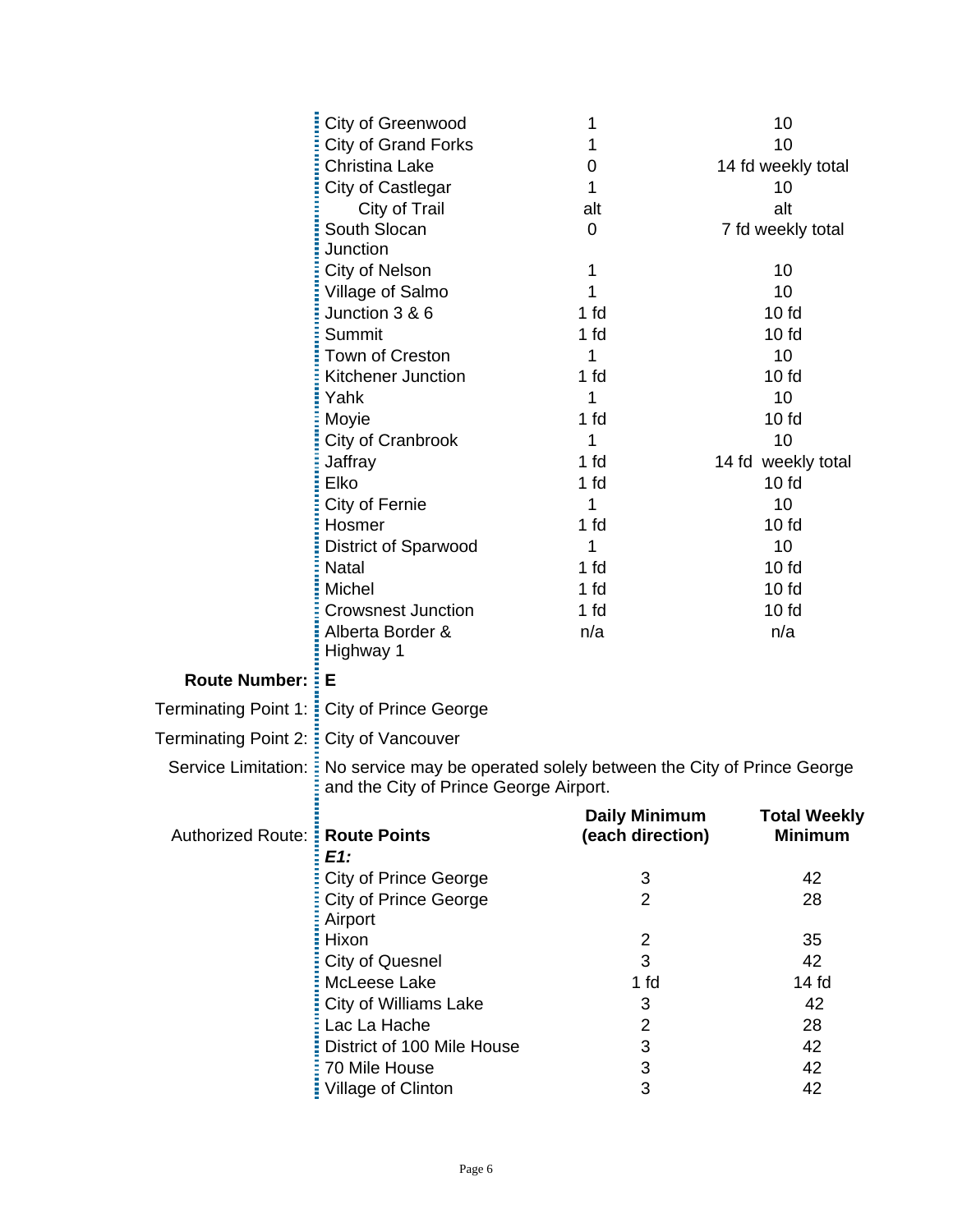|                                        | Village of Cache Creek<br>$E2(a)$ :              | 3                    | 42                  |
|----------------------------------------|--------------------------------------------------|----------------------|---------------------|
|                                        | Savona                                           | 1 fd                 | 14 fd               |
|                                        | City of Kamloops                                 | 1                    | 14                  |
|                                        | City of Vancouver<br>$E2(b)$ :                   | 1                    | 14                  |
|                                        | Spences Bridge                                   | 1                    | 14                  |
|                                        | <b>Shaw Springs</b>                              | 1 fd                 | 14 <sub>fd</sub>    |
|                                        | Village of Lytton                                | 1                    | 14                  |
|                                        | North Bend                                       | 1 <sub>oc</sub>      | 14 <sub>OC</sub>    |
|                                        | <b>Boston Bar</b>                                | 1                    | 14                  |
|                                        | Spuzzum                                          | 1 fd                 | 14 <sub>fd</sub>    |
|                                        | Yale                                             | 1 fd                 | 14 fd               |
|                                        | District of Hope                                 | 1                    | 14                  |
|                                        | Laidlaw                                          | 1 <sub>oc</sub>      | 14 oc               |
|                                        | <b>Bridal Falls</b>                              | 1 <sub>oc</sub>      | 14 oc               |
|                                        | Aggasiz                                          | alt                  | alt                 |
|                                        | <b>District of Mission</b>                       | alt                  | alt                 |
|                                        | <b>District of Maple Ridge</b>                   | alt                  | alt                 |
|                                        | City of Chilliwack                               | $\overline{2}$       | 35                  |
|                                        | City of Abbotsford                               | 1                    | 28                  |
|                                        | City or Township of Langley                      | 1                    | 21                  |
|                                        | City of Surrey                                   | alt                  | alt                 |
|                                        | <b>District of Delta</b>                         | alt                  | alt                 |
|                                        | City of Richmond                                 | alt                  | alt                 |
|                                        | City of Coquitlam                                | 1                    | 28                  |
|                                        | City of Vancouver                                | $\overline{2}$       | 28                  |
| <b>Route Number:</b>                   | F                                                |                      |                     |
|                                        | Terminating Point 1: Alberta Border & Highway 93 |                      |                     |
| Terminating Point 2: Eity of Cranbrook |                                                  |                      |                     |
|                                        |                                                  | <b>Daily Minimum</b> | <b>Total Weekly</b> |
| <b>Authorized Route:</b>               | <b>Route Points</b>                              | (each direction)     | <b>Minimum</b>      |
|                                        | Alberta Border & Highway<br>93                   | n/a                  | n/a                 |
|                                        | <b>Vermillion Crossing</b>                       | 1 fd                 | 14 <sub>fd</sub>    |
|                                        | Radium Aquacourt                                 | 1 fd                 | 14 <sub>fd</sub>    |
|                                        | Kootenay Park (West Gate)                        | 1 <sub>fd</sub>      | 14 <sub>fd</sub>    |
|                                        | Village of Radium Hot<br>Springs                 | 1                    | 14                  |
|                                        | <b>District of Invermere</b>                     | 1                    | 14                  |
|                                        | Windermere                                       | 1 fd                 | 14f                 |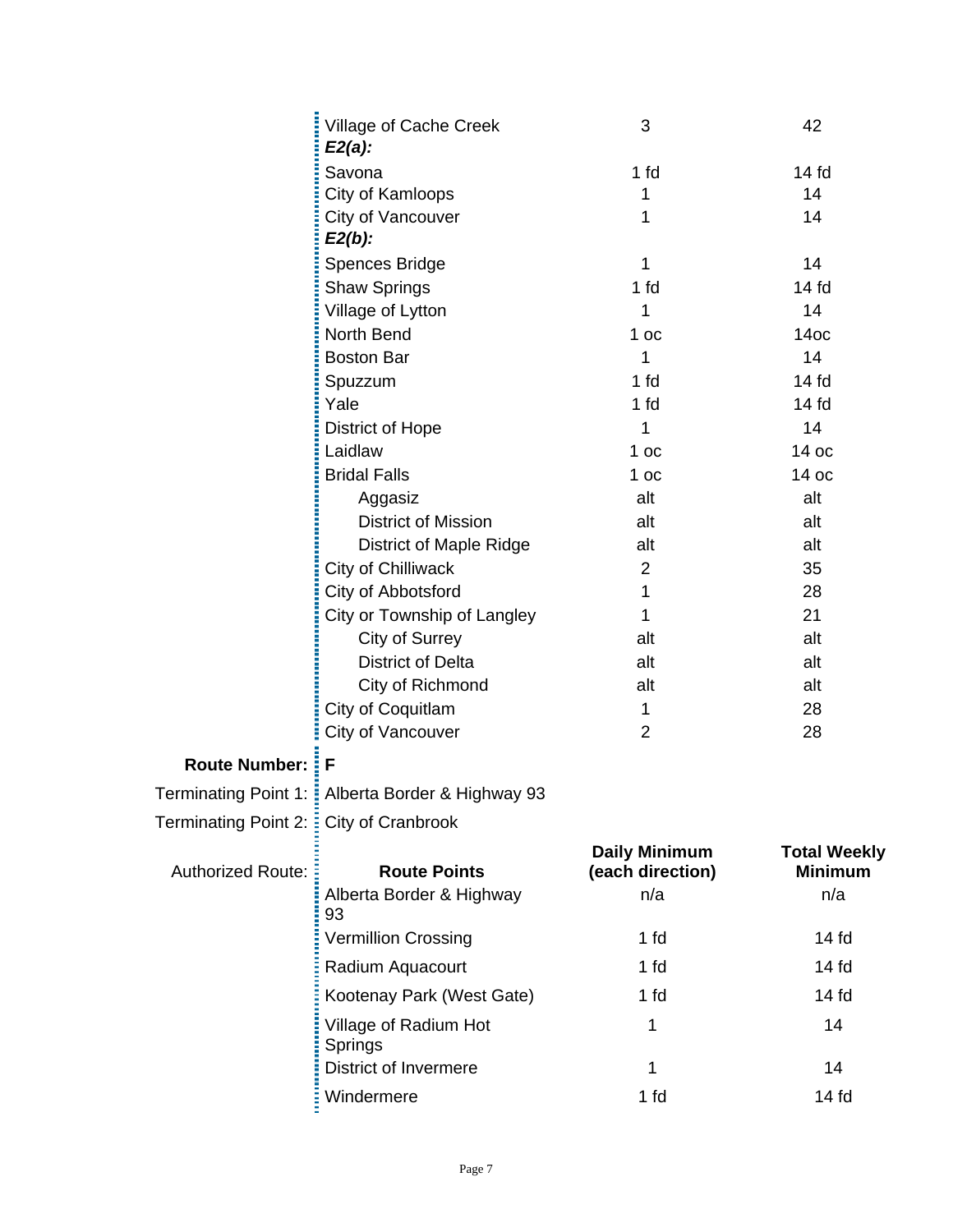|                               | <b>Fairmont Hot Springs</b>                       | 1                                               | 14                                           |
|-------------------------------|---------------------------------------------------|-------------------------------------------------|----------------------------------------------|
|                               | <b>Columbia Lake Station</b>                      | 1 <sub>fd</sub>                                 | 14 <sub>fd</sub>                             |
|                               | <b>Canal Flats</b>                                | 1 fd                                            | 14 <sub>fd</sub>                             |
|                               | Skookumchuck                                      | 1 fd                                            | 14 fd                                        |
|                               | City of Kimberley                                 | 1                                               | 14                                           |
|                               | Marysville                                        | 1 fd                                            | 14 <sub>fd</sub>                             |
|                               | City of Cranbrook                                 | 1                                               | 14                                           |
| <b>Route Number:</b>          | G                                                 |                                                 |                                              |
| Terminating Point 1: <b>E</b> | Alberta Border & Highway 2                        |                                                 |                                              |
| <b>Terminating Point 2:</b>   | <b>City of Dawson Creek</b>                       |                                                 |                                              |
| <b>Authorized Route:</b>      | <b>Route Points</b><br>Alberta Border & Highway 2 | <b>Daily Minimum</b><br>(each direction)<br>n/a | <b>Total Weekly</b><br><b>Minimum</b><br>n/a |
|                               | Tom's Lake                                        | 2 fd                                            | 28 fd                                        |
|                               | <b>Village of Pouce Coupe</b>                     | 2 <sub>td</sub>                                 | 28 fd                                        |
|                               | <b>City of Dawson Creek</b>                       | $\overline{2}$                                  | 28                                           |
| <b>Route Number: : 11</b>     |                                                   |                                                 |                                              |
| Terminating Point 1: <b>E</b> | City of Dawson Creek                              |                                                 |                                              |
| Terminating Point 2: <b>:</b> | Town of Fort Nelson                               |                                                 |                                              |
| <b>Authorized Route:</b>      | <b>Route Points</b>                               | <b>Daily Minimum</b><br>(each direction)        | <b>Total Weekly</b><br><b>Minimum</b>        |
|                               | <b>City of Dawson Creek</b>                       | 1                                               | 30                                           |
|                               | District of Taylor                                | 1                                               | 30                                           |
|                               | City of Fort St John                              | 1                                               | 30                                           |
|                               | Wonowon                                           | 0                                               | 12                                           |
|                               | <b>Pink Mountain</b>                              | 0                                               | 12                                           |
|                               | <b>Buckinghorse River</b>                         | 0                                               | 12                                           |
|                               | <b>Prophet River</b>                              | 0                                               | 12 <sub>td</sub>                             |
|                               | Town of Fort Nelson                               | 0                                               | 12                                           |
| <b>Route Number: : 12</b>     |                                                   |                                                 |                                              |
|                               | Terminating Point 1: Town of Fort Nelson          |                                                 |                                              |
|                               | Terminating Point 2: : Yukon Border & Highway 97  |                                                 |                                              |
| <b>Authorized Route:</b>      | <b>Route Points</b><br>Town of Fort Nelson        | <b>Weekly Minimum</b><br>(each direction)<br>3  | <b>Total Weekly</b><br><b>Minimum</b><br>6   |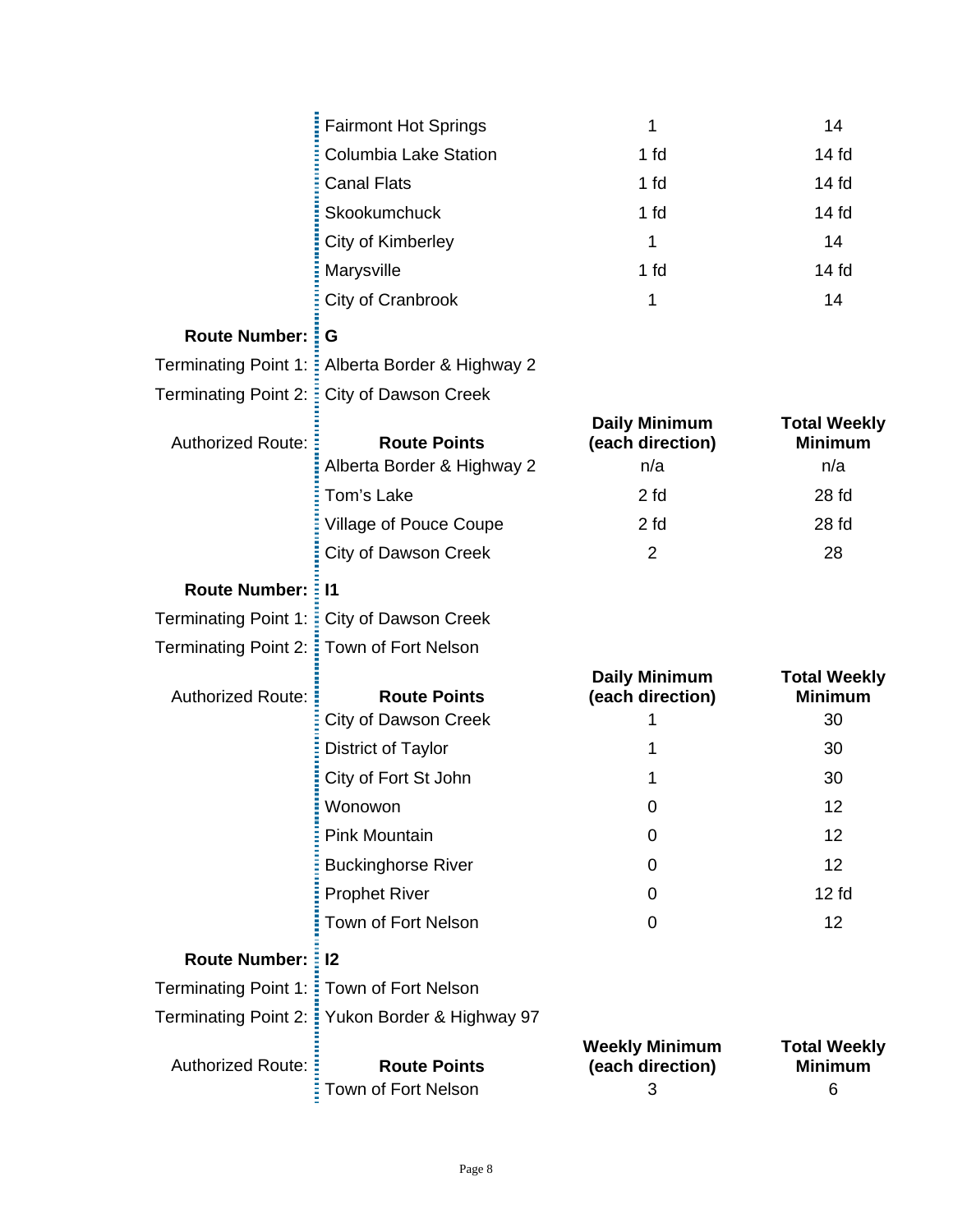|                             | Steamboat                                                        | 3 fd                                     | 6 fd                                  |
|-----------------------------|------------------------------------------------------------------|------------------------------------------|---------------------------------------|
|                             | <b>Summit Lake</b>                                               | 3 fd                                     | 6 fd                                  |
|                             | <b>Toad River Lodge</b>                                          | 3                                        | 6                                     |
|                             | Muncho Lake                                                      | 3                                        | 6                                     |
|                             | <b>Liard River</b>                                               | 3                                        | 6                                     |
|                             | <b>Coal River</b>                                                | 3 fd                                     | 6 fd                                  |
|                             | Fireside                                                         | 3                                        | 6                                     |
|                             | <b>Contact Creek</b>                                             | 3 fd                                     | 6 fd                                  |
|                             | Iron Creek, Yukon                                                | n/a                                      | n/a                                   |
|                             | <b>Lower Post</b>                                                | 3 fd                                     | 6 fd                                  |
|                             | Yukon Border & Highway<br>97                                     | n/a                                      | n/a                                   |
| <b>Route Number:</b>        | J                                                                |                                          |                                       |
|                             | Terminating Point 1: : City of Dawson Creek                      |                                          |                                       |
|                             | Terminating Point 2: City of Prince George                       |                                          |                                       |
|                             | Service Exception: No service is required on statutory holidays. |                                          |                                       |
| <b>Authorized Route:</b>    | <b>Route Points</b>                                              | <b>Daily Minimum</b><br>(each direction) | <b>Total Weekly</b><br><b>Minimum</b> |
|                             | <b>City of Dawson Creek</b>                                      |                                          | 24                                    |
|                             |                                                                  |                                          |                                       |
|                             | Arras                                                            | 1 fd                                     | 24 fd                                 |
|                             | Groundbirch                                                      | 1 fd                                     | 24 fd                                 |
|                             | District of Chetwynd                                             | 1                                        | 24                                    |
|                             | <b>Commotion Creek</b><br><b>Pine Valley</b>                     | 1 fd<br>1 fd                             | 24 fd<br>24 fd                        |
|                             | Azouzetta Lake                                                   | 1 fd                                     | 24 fd                                 |
|                             | Kennedy                                                          | 1 fd                                     | 24 fd                                 |
|                             | <b>Mackenzie Junction</b>                                        | 1 fd                                     | 24 fd                                 |
|                             | <b>District of Mackenzie</b>                                     |                                          | 14                                    |
|                             | <b>Mackenzie Junction</b>                                        | 1 fd                                     | 24 fd                                 |
|                             | <b>Windy Point</b>                                               | 1 fd                                     | 24 fd                                 |
|                             | McLeod Lake Lodge                                                | 1 fd                                     | 24 fd                                 |
|                             | <b>Bear Lake</b>                                                 | 1                                        | 19                                    |
|                             | <b>Salmon River</b><br><b>City of Prince George</b>              | 1 fd<br>1                                | 24 fd<br>24                           |
| <b>Route Number:</b>        | ŧΚ                                                               |                                          |                                       |
| <b>Terminating Point 1:</b> | <b>City of Prince George</b>                                     |                                          |                                       |
| <b>Terminating Point 2:</b> | District of Fort St. James                                       |                                          |                                       |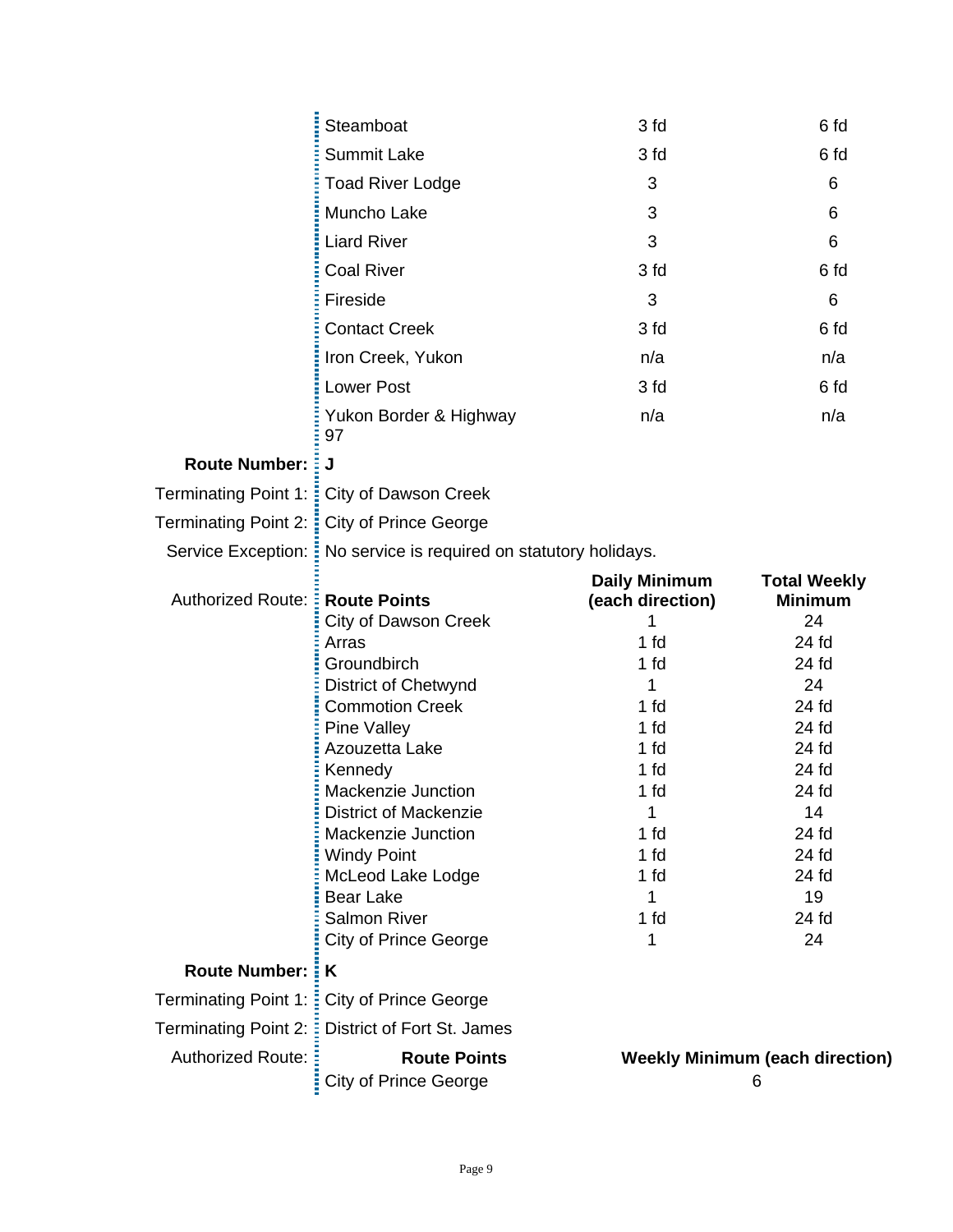|                          | Mud River                                           |                      | 6                   |
|--------------------------|-----------------------------------------------------|----------------------|---------------------|
|                          | <b>Telechik Road</b>                                |                      | 6                   |
|                          | <b>Bednesti Resort</b>                              |                      | 6                   |
|                          | Finmore                                             |                      | 6                   |
|                          | Mapes Road                                          |                      | 6                   |
|                          | <b>District of Vanderhoof</b>                       |                      | 6                   |
|                          | 12 Mile                                             |                      | 6                   |
|                          | Dog Creek                                           |                      | 6                   |
|                          | District of Fort St. James                          |                      | 6                   |
| <b>Route Number:</b>     | E L1                                                |                      |                     |
|                          | Terminating Point 1: : City of Prince Rupert        |                      |                     |
|                          | Terminating Point 2: <b>:</b> City of Prince George |                      |                     |
|                          |                                                     | <b>Daily Minimum</b> | <b>Total Weekly</b> |
| <b>Authorized Route:</b> | <b>Route Points</b>                                 | (each direction)     | <b>Minimum</b>      |
|                          | City of Prince Rupert                               | 1                    | 22                  |
|                          | <b>Port Edward Corner</b>                           | 1 fd                 | $22$ fd             |
|                          | <b>Tyee</b>                                         | 1 fd                 | $22$ fd             |
|                          | Kwinitsa                                            | 1 <sub>fd</sub>      | 22 fd               |
|                          | <b>Shames</b>                                       | 1 <sub>fd</sub>      | $22$ fd             |
|                          | City of Terrace                                     | 1                    | 22                  |
|                          | Kitwanga Junction                                   | 1                    | 21                  |
|                          | <b>Skeena Cross</b>                                 | 1 <sub>fd</sub>      | $22$ fd             |
|                          | District of New Hazelton                            | 1                    | 22                  |
|                          | Moricetown                                          | 1 fd                 | $22$ fd             |
|                          | Town of Smithers                                    | 1                    | 22                  |
|                          | Village of Telkwa                                   | 1                    | 22                  |
|                          | District of Houston                                 | 1                    | 22                  |
|                          | <b>Topley</b>                                       | 1                    | 22                  |
|                          | <b>Broman Lake</b>                                  | 1fd                  | $22$ fd             |
|                          | Village of Burns Lake                               | 1                    | 22                  |
|                          | Fraser Lake                                         | 1                    | 22                  |
|                          | Fort Fraser                                         | 1                    | 22                  |
|                          | <b>District of Vanderhoof</b>                       | 1                    | 22                  |
|                          | <b>City of Prince George</b>                        | 1                    | 22                  |
|                          |                                                     |                      |                     |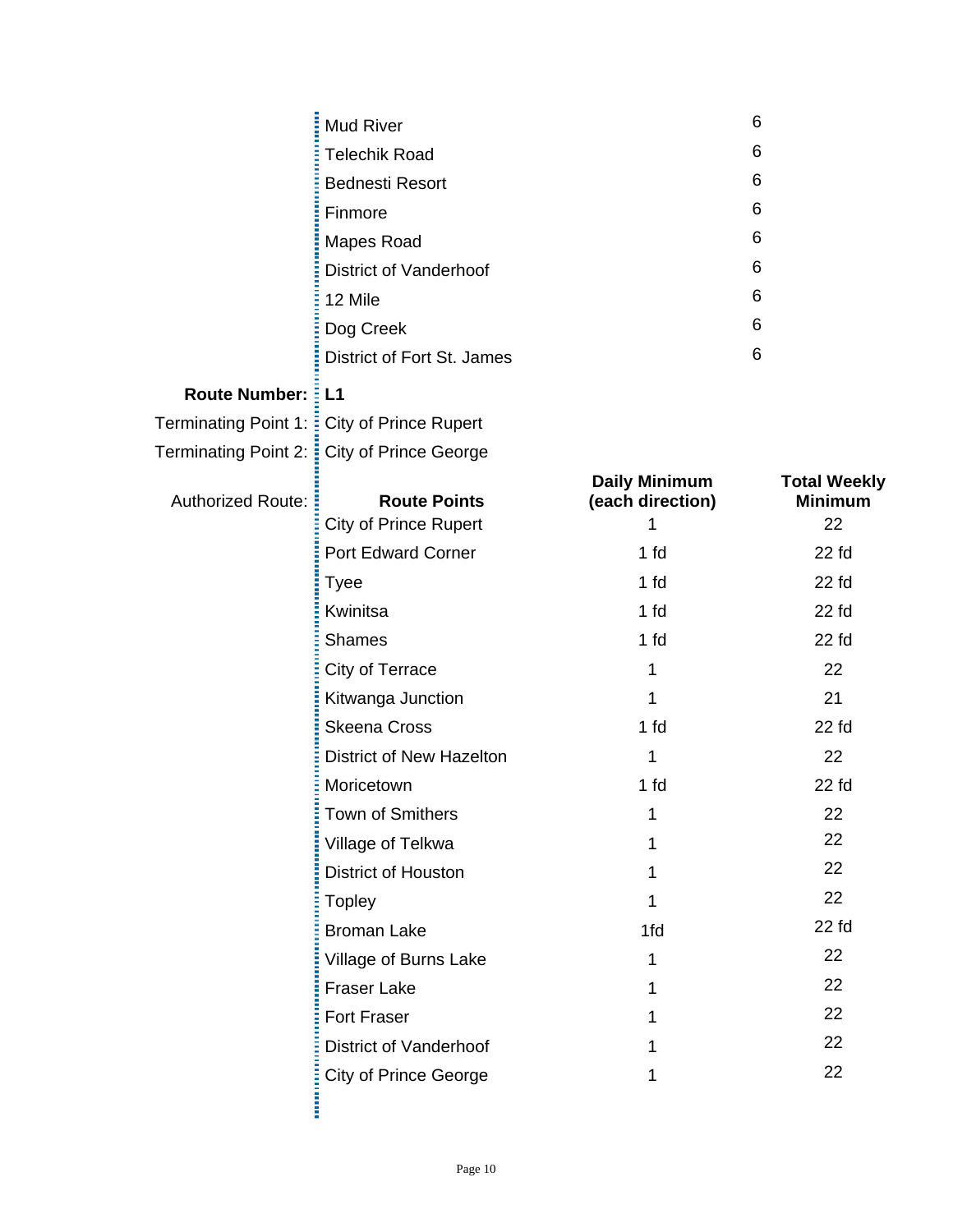| <b>Route Number:</b>        | L <sub>2</sub>                               |                                          |                                       |
|-----------------------------|----------------------------------------------|------------------------------------------|---------------------------------------|
|                             | Terminating Point 1: E City of Prince George |                                          |                                       |
| Terminating Point 2: :      | Alberta Border & Highway 16                  |                                          |                                       |
| Authorized Route: :         | <b>Route Points</b>                          | <b>Daily Minimum</b><br>(each direction) | <b>Total Weekly</b><br><b>Minimum</b> |
|                             | <b>City of Prince George</b>                 | 1                                        | 14                                    |
|                             | <b>Bowron River</b>                          | $\mathbf 0$                              | 7 fd                                  |
|                             | Dome Creek                                   | 1 fd                                     | 14 <sub>fd</sub>                      |
|                             | <b>Crescent Spur</b>                         | 0                                        | 7 fd                                  |
|                             | <b>Lamming Mills</b>                         | 0                                        | 7 fd                                  |
|                             | Village of McBride                           | 1                                        | 14                                    |
|                             | <b>Tete Jaune Cache Junction</b>             | 1 fd                                     | $14f$ d                               |
|                             | Village of Valemount                         | 1                                        | 14                                    |
|                             | <b>Tete Jaune Cache Junction</b>             | 1 fd                                     | 14 <sub>fd</sub>                      |
|                             | Mount Robson                                 | 1 <sub>fd</sub>                          | 14 <sub>fd</sub>                      |
|                             | Alberta Border & Highway<br>16               | n/a                                      | n/a                                   |
| <b>Route Number:</b>        | N                                            |                                          |                                       |
| <b>Terminating Point 1:</b> | Alberta Border & Highway 16                  |                                          |                                       |
|                             |                                              |                                          |                                       |
| Terminating Point 2: :      | City of Vancouver                            |                                          |                                       |
| Authorized Route: :         | <b>Route Points</b>                          | <b>Daily Minimum</b><br>(each direction) | <b>Total Weekly</b><br><b>Minimum</b> |
|                             | Alberta Border & Highway<br>16               | n/a                                      | n/a                                   |
|                             | Mount Robson                                 | 1 <sub>fd</sub>                          | $21$ fd                               |
|                             | Tete Jaune Cache Junction                    | 1 fd                                     | 14 <sub>fd</sub>                      |
|                             | Village of Valemount                         | $\overline{2}$                           | 28                                    |
|                             | <b>Blue River</b>                            | $\overline{2}$                           | 28                                    |
|                             | Avola Junction                               | 2 <sub>td</sub>                          | 28 fd                                 |
|                             | Vavenby <sup>2</sup>                         | 1                                        | 14                                    |
|                             | Clearwater                                   | $\overline{2}$                           | 28                                    |
|                             | <b>Little Fort</b>                           | $\overline{2}$                           | 28                                    |
|                             | <b>Barriere</b>                              | $\overline{2}$                           | 28                                    |
|                             | City of Kamloops                             | 1                                        | 14                                    |
|                             | <b>City of Merritt</b>                       | $\overline{0}$                           | $\overline{7}$                        |
|                             | District of Hope                             | $\mathbf 0$                              | $\overline{7}$                        |
|                             | Agassiz                                      | alt                                      | alt                                   |
|                             | District of Mission                          | alt                                      | alt                                   |

<span id="page-10-0"></span>endies<br>
<sup>2</sup> 1 daily "intown" trip into Vavenby (each direction)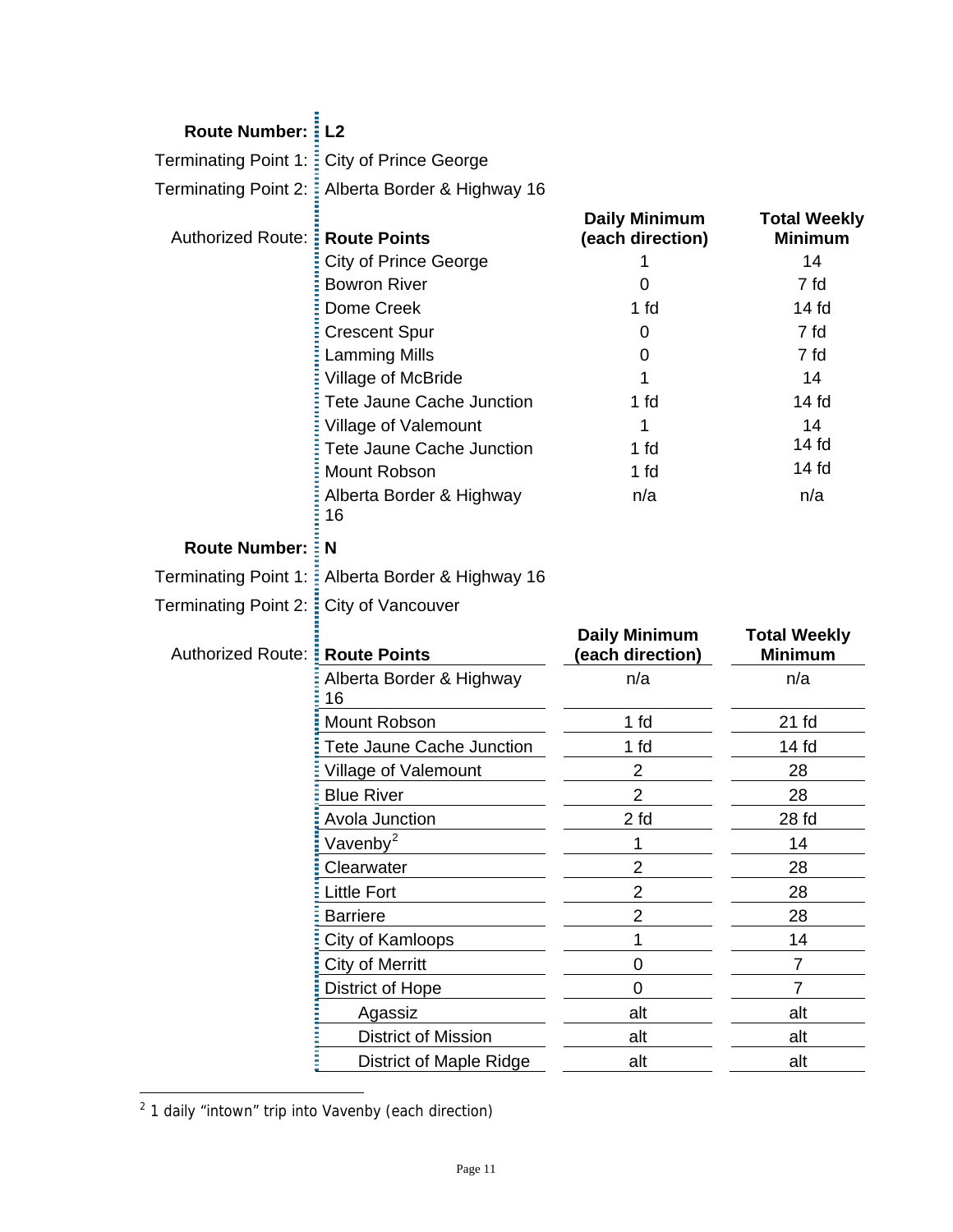|                                  | City of Chilliwack                        | 1                                             | 14                                          |
|----------------------------------|-------------------------------------------|-----------------------------------------------|---------------------------------------------|
|                                  | City of Abbotsford                        | 0                                             | 7                                           |
|                                  | City or Township of Langley               | 0                                             | $\overline{7}$                              |
|                                  | City of Surrey                            | alt                                           | alt                                         |
|                                  | <b>District of Delta</b>                  | alt                                           | alt                                         |
|                                  | City of Richmond                          | alt                                           | alt                                         |
|                                  | City of Coquitlam                         | 0                                             | 14                                          |
|                                  | City of Vancouver                         | 1                                             | 14                                          |
| <b>Route Number:</b>             | P                                         |                                               |                                             |
| <b>Terminating Point 1:</b>      | City of Kelowna                           |                                               |                                             |
| <b>Terminating Point 2:</b>      | City of Vancouver                         |                                               |                                             |
| <b>Authorized Route:</b>         | <b>Route Points</b><br>City of Kelowna    | <b>Daily Minimum</b><br>(each direction)<br>3 | <b>Total Weekly</b><br><b>Minimum</b><br>49 |
|                                  | Westbank                                  | 3                                             | 49                                          |
|                                  | City of Merritt                           | 3                                             | 42                                          |
|                                  | District of Hope                          | 1                                             | 21                                          |
|                                  | Agassiz                                   | alt                                           | alt                                         |
|                                  | <b>District of Mission</b>                | alt                                           | alt                                         |
|                                  | <b>District of Maple Ridge</b>            | alt                                           | alt                                         |
|                                  | City of Chilliwack                        | $\overline{2}$                                | 42                                          |
|                                  | City of Abbotsford                        | 1                                             | 35                                          |
|                                  | City or Township of Langley               | 0                                             | $\overline{7}$                              |
|                                  | City of Surrey                            | alt                                           | alt                                         |
|                                  | <b>District of Delta</b>                  | alt                                           | alt                                         |
|                                  | City of Richmond                          | alt                                           | alt                                         |
|                                  | City of Coquitlam                         | 1                                             | 35                                          |
|                                  | City of Vancouver                         | 3                                             | 49                                          |
|                                  |                                           |                                               |                                             |
| <b>Route Number:</b>             | Q (via Horseshoe Bay/Departure Bay Ferry) |                                               |                                             |
| <b>Terminating Point 1:</b>      | City of Vancouver                         |                                               |                                             |
| <b>Terminating Point 2:</b>      | City of Nanaimo                           |                                               |                                             |
| Authorized Route: : Route Points |                                           | <b>Daily Minimum</b><br>(each direction)      | <b>Total Weekly</b><br><b>Minimum</b>       |
|                                  | City of Vancouver                         | 6                                             | 84                                          |
|                                  | City of West Vancouver                    | 6                                             | 84                                          |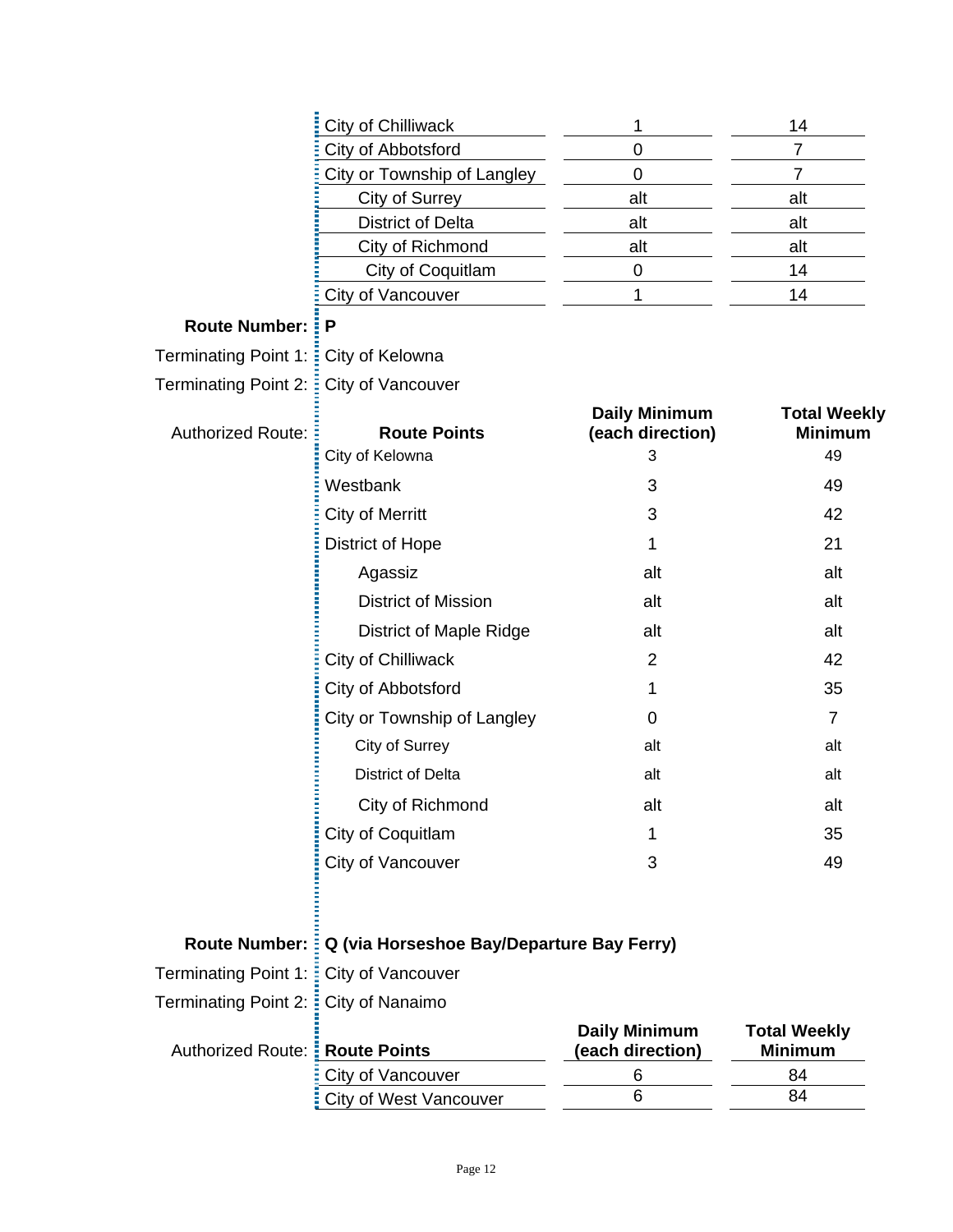|                                  | Horseshoe Bay Ferry<br><b>Terminal</b>                                    | 6                                        | 84                                    |
|----------------------------------|---------------------------------------------------------------------------|------------------------------------------|---------------------------------------|
|                                  | Departure Bay Ferry<br>Terminal                                           | 6                                        | 84                                    |
|                                  | City of Nanaimo                                                           | 6                                        | 84                                    |
| <b>Route Number:</b>             | QA (Alternate via Tsawwassen/Duke Point Ferry)                            |                                          |                                       |
| <b>Terminating Point 1:</b>      | City of Vancouver                                                         |                                          |                                       |
| <b>Terminating Point 2:</b>      | City of Nanaimo                                                           |                                          |                                       |
| Authorized Route: : Route Points |                                                                           | <b>Daily Minimum</b><br>(each direction) | <b>Total Weekly</b><br><b>Minimum</b> |
|                                  | City of Vancouver                                                         | alt                                      | alt                                   |
|                                  | City of Richmond                                                          | alt                                      | alt                                   |
|                                  | <b>Tsawwassen Ferry</b><br>Terminal                                       | alt                                      | alt                                   |
|                                  | Duke Point Ferry Terminal                                                 | alt                                      | alt                                   |
|                                  | City of Nanaimo                                                           | alt                                      | alt                                   |
| <b>Route Number:</b>             | S <sub>1</sub>                                                            |                                          |                                       |
| Terminating Point 1:             | City of Vancouver                                                         |                                          |                                       |
| Terminating Point 2:             | Mount Currie <sup>3</sup>                                                 |                                          |                                       |
|                                  |                                                                           |                                          |                                       |
| Authorized Route: :              | <b>Route Points</b>                                                       | <b>Daily</b><br><b>Minimum</b><br>(each  | <b>Total Weekly Minimum</b>           |
|                                  | City of Vancouver                                                         | direction)<br>7                          | 98                                    |
|                                  | City of West<br>Vancouver                                                 | 6                                        | 91                                    |
|                                  | Horseshoe Bay                                                             | 0                                        | 49 fd                                 |
|                                  | <b>Sunset Beach</b>                                                       | 5 <sub>fd</sub>                          | 84 fd                                 |
|                                  | Village of Lions Bay                                                      | 5                                        | 70                                    |
|                                  | <b>Furry Creek</b>                                                        | 5 fd                                     | 84 fd                                 |
|                                  | <b>Brittania Beach</b>                                                    | 5                                        | 77                                    |
|                                  | <b>District of Squamish</b>                                               | $\overline{7}$                           | 105                                   |
|                                  | Dentville                                                                 | 1 fd                                     | 28 fd                                 |
|                                  | Garibaldi Highlands                                                       | 8                                        | 112                                   |
|                                  | <b>Brackendale</b>                                                        | 7 fd                                     | 98 fd                                 |
|                                  | <b>Pinecrest/Black Tusk</b><br><b>Resort Municipality of</b><br>Whistler: | $\overline{7}$                           | 98                                    |
|                                  | <b>Function Junction</b>                                                  | 7 fd                                     | 105 fd                                |

<span id="page-12-0"></span><sup>&</sup>lt;sup>3</sup> Route S1: Some trips may terminate at Whistler Village or the Village of Pemberton instead of Mt.Currie.

 $\overline{a}$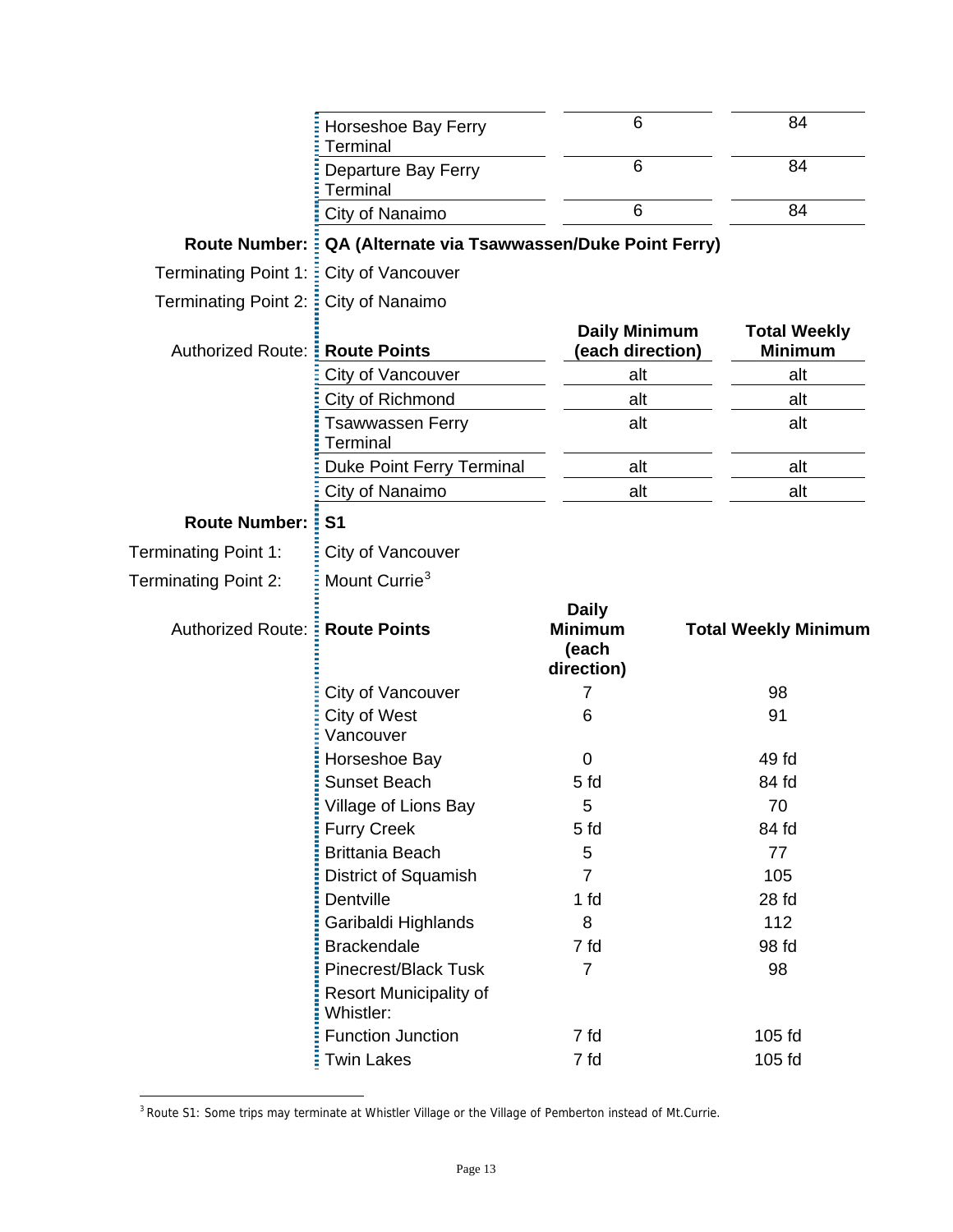|                               | <b>Whistler Creek</b>                                                                                                                                                                     | 6                                        | 98                                     |
|-------------------------------|-------------------------------------------------------------------------------------------------------------------------------------------------------------------------------------------|------------------------------------------|----------------------------------------|
|                               | <b>Whistler Village</b>                                                                                                                                                                   | 8                                        | 112                                    |
|                               | <b>Alpine Meadows</b>                                                                                                                                                                     | 3 fd                                     | 49 fd                                  |
|                               | <b>Emerald Estates</b>                                                                                                                                                                    | 0                                        | 28                                     |
|                               | Village of Pemberton                                                                                                                                                                      | 4                                        | 56                                     |
|                               | <b>Mount Currie</b>                                                                                                                                                                       | $1 + 1$ oc                               | $14 + 7$ oc                            |
|                               | Route Number: : S2 (formerly route S3)                                                                                                                                                    |                                          |                                        |
| Terminating Point 1: :        | University Endowment Lands (UBC)                                                                                                                                                          |                                          |                                        |
| Terminating Point 2: :        | <b>Resort Municipality of Whistler</b>                                                                                                                                                    |                                          |                                        |
| Seasonal Operation: E         | Service must:                                                                                                                                                                             |                                          |                                        |
|                               | 1. start on a day in the month of November,                                                                                                                                               |                                          |                                        |
|                               | 2. from the start as required under paragraph 1 above, continue to<br>operate according to the total weekly minimum for this route until the<br>cessation date under paragraph 3 (below), |                                          |                                        |
|                               | 3. cease operation on a day in the month of April, and                                                                                                                                    |                                          |                                        |
|                               | after the cessation date required under paragraph 3 (above), not<br>4.<br>operate at any time before the start date as required under paragraph 1<br>(above).                             |                                          |                                        |
| Authorized Route:             | <b>Route Points</b>                                                                                                                                                                       |                                          | <b>Weekly Minimum (each direction)</b> |
|                               | <b>University Endowment Lands</b>                                                                                                                                                         |                                          | 6                                      |
|                               | City of Vancouver                                                                                                                                                                         |                                          | 6                                      |
|                               | <b>City of West Vancouver</b>                                                                                                                                                             |                                          | 6                                      |
|                               | <b>Resort Municipality of Whistler</b>                                                                                                                                                    |                                          | 6                                      |
| <b>Route Number: :</b>        | Т                                                                                                                                                                                         |                                          |                                        |
| Terminating Point 1: <b>E</b> | City of Victoria                                                                                                                                                                          |                                          |                                        |
| Terminating Point 2: :        | City of Nanaimo                                                                                                                                                                           |                                          |                                        |
| Authorized Route:             | <b>Route Points</b>                                                                                                                                                                       | <b>Daily Minimum</b><br>(each direction) | <b>Total Weekly</b><br><b>Minimum</b>  |
|                               | City of Victoria                                                                                                                                                                          | 4                                        | 60                                     |
|                               | City of Langford                                                                                                                                                                          | 3 fd                                     | 42 fd                                  |
|                               | Goldstream                                                                                                                                                                                | 3 fd                                     | 42 fd                                  |
|                               | Malahat Lookout                                                                                                                                                                           | 3 fd                                     | 42 fd                                  |
|                               | Mill Bay                                                                                                                                                                                  | 3                                        | 54                                     |
|                               | Cobble Hill                                                                                                                                                                               | 3 fd                                     | 42 fd                                  |
|                               |                                                                                                                                                                                           |                                          |                                        |
|                               | Cowichan Bay                                                                                                                                                                              | 3 fd                                     | 42 fd                                  |
|                               | City of Duncan                                                                                                                                                                            | $\overline{4}$                           | 60                                     |
|                               | District of North Cowichan                                                                                                                                                                | 3                                        | 42                                     |
|                               | Saltair<br>Town of Ladysmith                                                                                                                                                              | 3 <sub>td</sub>                          | 42 fd                                  |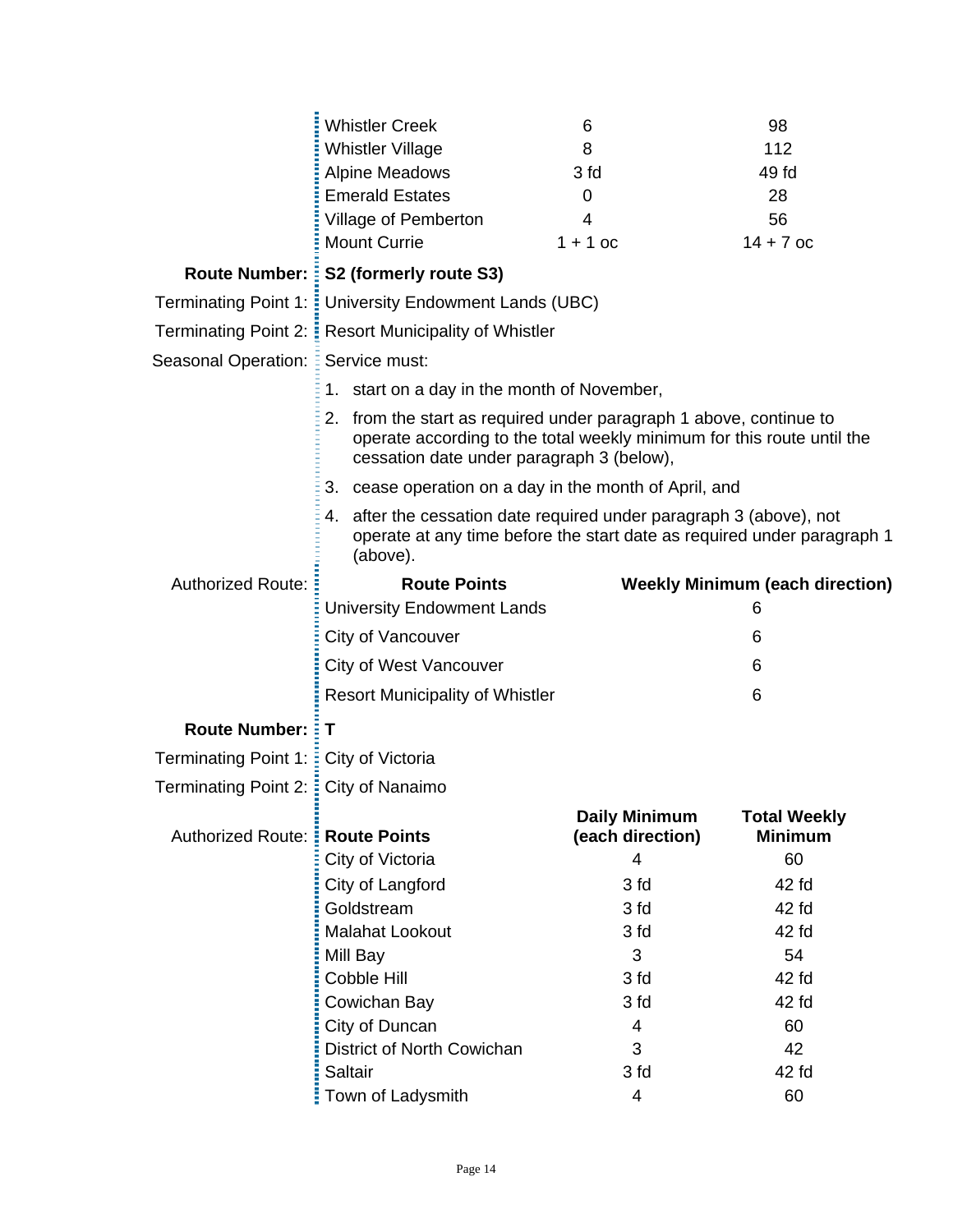| When the Malahat portion of the Trans Canada Highway cannot be<br><b>Emergency Routing:</b><br>used, vehicles may be operated from the City of Victoria to the<br>District of Saanich to the District of Central Saanich and, after<br>crossing the Finlayson Arm by the Mill Bay Ferry, reconnect with the<br>regular route at Mill Bay.<br><b>Alternate Routing:</b><br>The route points set out above do not preclude the licence holder<br>from, on any portion of Highway 1 that is situated on Vancouver<br>Island, making scheduled time stops or conveying passengers who<br>hail or flag the motor vehicle from the street.<br><b>Route Number:</b><br>ΞU<br>Terminating Point 1: : City of Nanaimo<br>Terminating Point 2: District of Campbell River<br><b>Daily Minimum</b><br><b>Total Weekly</b><br><b>Route Points</b><br>(each direction)<br><b>Authorized Route:</b><br><b>Minimum</b><br>City of Nanaimo<br>$\overline{2}$<br>32<br>1 fd<br>18 <sub>fd</sub><br>Nanoose<br>1 fd<br>18 <sub>fd</sub><br>Craig's Crossing<br><b>City of Parksville</b><br>$\overline{2}$<br>32<br>1 fd<br>18 <sub>fd</sub><br><b>French Creek</b><br>1 fd<br>18 <sub>fd</sub><br>Town of Qualicum Beach<br>1 fd<br>18 <sub>fd</sub><br>Home Lake Road<br>1 fd<br>18 <sub>fd</sub><br><b>Bowser</b><br>1 fd<br>18 <sub>fd</sub><br>Fanny Bay<br>1 fd<br>18 <sub>fd</sub><br><b>Buckley Bay</b><br>1 fd<br>18 <sub>fd</sub><br><b>Union Bay</b><br>alt<br>alt<br>Cumberland<br>1 <sub>fd</sub><br>18 <sub>fd</sub><br>Royston<br>$\overline{2}$<br>32<br>City of Courtenay<br>1 fd<br>18 <sub>fd</sub><br>Merville<br>1 <sub>fd</sub><br>18 <sub>fd</sub><br><b>Black Creek</b><br>1 fd<br>18 <sub>fd</sub><br><b>Oyster River</b><br>32<br><b>District of Campbell River</b><br>$\overline{2}$<br>Route Number: :<br>W<br><b>Terminating Point 1:</b><br><b>District of Campbell River</b><br><b>Terminating Point 2:</b><br><b>District of Port Hardy</b><br>š<br><b>Daily Minimum</b><br><b>Authorized Route:</b><br><b>Route Points</b><br>(each direction)<br><b>Minimum</b><br>14<br><b>District of Campbell River</b><br>1 | Cassidy<br>City of Nanaimo | 3<br>4 | 42<br>60            |
|---------------------------------------------------------------------------------------------------------------------------------------------------------------------------------------------------------------------------------------------------------------------------------------------------------------------------------------------------------------------------------------------------------------------------------------------------------------------------------------------------------------------------------------------------------------------------------------------------------------------------------------------------------------------------------------------------------------------------------------------------------------------------------------------------------------------------------------------------------------------------------------------------------------------------------------------------------------------------------------------------------------------------------------------------------------------------------------------------------------------------------------------------------------------------------------------------------------------------------------------------------------------------------------------------------------------------------------------------------------------------------------------------------------------------------------------------------------------------------------------------------------------------------------------------------------------------------------------------------------------------------------------------------------------------------------------------------------------------------------------------------------------------------------------------------------------------------------------------------------------------------------------------------------------------------------------------------------------------------------------------------------------------------------------------------------------------------------------------------------------------------|----------------------------|--------|---------------------|
|                                                                                                                                                                                                                                                                                                                                                                                                                                                                                                                                                                                                                                                                                                                                                                                                                                                                                                                                                                                                                                                                                                                                                                                                                                                                                                                                                                                                                                                                                                                                                                                                                                                                                                                                                                                                                                                                                                                                                                                                                                                                                                                                 |                            |        |                     |
|                                                                                                                                                                                                                                                                                                                                                                                                                                                                                                                                                                                                                                                                                                                                                                                                                                                                                                                                                                                                                                                                                                                                                                                                                                                                                                                                                                                                                                                                                                                                                                                                                                                                                                                                                                                                                                                                                                                                                                                                                                                                                                                                 |                            |        |                     |
|                                                                                                                                                                                                                                                                                                                                                                                                                                                                                                                                                                                                                                                                                                                                                                                                                                                                                                                                                                                                                                                                                                                                                                                                                                                                                                                                                                                                                                                                                                                                                                                                                                                                                                                                                                                                                                                                                                                                                                                                                                                                                                                                 |                            |        |                     |
|                                                                                                                                                                                                                                                                                                                                                                                                                                                                                                                                                                                                                                                                                                                                                                                                                                                                                                                                                                                                                                                                                                                                                                                                                                                                                                                                                                                                                                                                                                                                                                                                                                                                                                                                                                                                                                                                                                                                                                                                                                                                                                                                 |                            |        |                     |
|                                                                                                                                                                                                                                                                                                                                                                                                                                                                                                                                                                                                                                                                                                                                                                                                                                                                                                                                                                                                                                                                                                                                                                                                                                                                                                                                                                                                                                                                                                                                                                                                                                                                                                                                                                                                                                                                                                                                                                                                                                                                                                                                 |                            |        |                     |
|                                                                                                                                                                                                                                                                                                                                                                                                                                                                                                                                                                                                                                                                                                                                                                                                                                                                                                                                                                                                                                                                                                                                                                                                                                                                                                                                                                                                                                                                                                                                                                                                                                                                                                                                                                                                                                                                                                                                                                                                                                                                                                                                 |                            |        |                     |
|                                                                                                                                                                                                                                                                                                                                                                                                                                                                                                                                                                                                                                                                                                                                                                                                                                                                                                                                                                                                                                                                                                                                                                                                                                                                                                                                                                                                                                                                                                                                                                                                                                                                                                                                                                                                                                                                                                                                                                                                                                                                                                                                 |                            |        |                     |
|                                                                                                                                                                                                                                                                                                                                                                                                                                                                                                                                                                                                                                                                                                                                                                                                                                                                                                                                                                                                                                                                                                                                                                                                                                                                                                                                                                                                                                                                                                                                                                                                                                                                                                                                                                                                                                                                                                                                                                                                                                                                                                                                 |                            |        |                     |
|                                                                                                                                                                                                                                                                                                                                                                                                                                                                                                                                                                                                                                                                                                                                                                                                                                                                                                                                                                                                                                                                                                                                                                                                                                                                                                                                                                                                                                                                                                                                                                                                                                                                                                                                                                                                                                                                                                                                                                                                                                                                                                                                 |                            |        |                     |
|                                                                                                                                                                                                                                                                                                                                                                                                                                                                                                                                                                                                                                                                                                                                                                                                                                                                                                                                                                                                                                                                                                                                                                                                                                                                                                                                                                                                                                                                                                                                                                                                                                                                                                                                                                                                                                                                                                                                                                                                                                                                                                                                 |                            |        |                     |
|                                                                                                                                                                                                                                                                                                                                                                                                                                                                                                                                                                                                                                                                                                                                                                                                                                                                                                                                                                                                                                                                                                                                                                                                                                                                                                                                                                                                                                                                                                                                                                                                                                                                                                                                                                                                                                                                                                                                                                                                                                                                                                                                 |                            |        |                     |
|                                                                                                                                                                                                                                                                                                                                                                                                                                                                                                                                                                                                                                                                                                                                                                                                                                                                                                                                                                                                                                                                                                                                                                                                                                                                                                                                                                                                                                                                                                                                                                                                                                                                                                                                                                                                                                                                                                                                                                                                                                                                                                                                 |                            |        |                     |
|                                                                                                                                                                                                                                                                                                                                                                                                                                                                                                                                                                                                                                                                                                                                                                                                                                                                                                                                                                                                                                                                                                                                                                                                                                                                                                                                                                                                                                                                                                                                                                                                                                                                                                                                                                                                                                                                                                                                                                                                                                                                                                                                 |                            |        |                     |
|                                                                                                                                                                                                                                                                                                                                                                                                                                                                                                                                                                                                                                                                                                                                                                                                                                                                                                                                                                                                                                                                                                                                                                                                                                                                                                                                                                                                                                                                                                                                                                                                                                                                                                                                                                                                                                                                                                                                                                                                                                                                                                                                 |                            |        |                     |
|                                                                                                                                                                                                                                                                                                                                                                                                                                                                                                                                                                                                                                                                                                                                                                                                                                                                                                                                                                                                                                                                                                                                                                                                                                                                                                                                                                                                                                                                                                                                                                                                                                                                                                                                                                                                                                                                                                                                                                                                                                                                                                                                 |                            |        |                     |
|                                                                                                                                                                                                                                                                                                                                                                                                                                                                                                                                                                                                                                                                                                                                                                                                                                                                                                                                                                                                                                                                                                                                                                                                                                                                                                                                                                                                                                                                                                                                                                                                                                                                                                                                                                                                                                                                                                                                                                                                                                                                                                                                 |                            |        |                     |
|                                                                                                                                                                                                                                                                                                                                                                                                                                                                                                                                                                                                                                                                                                                                                                                                                                                                                                                                                                                                                                                                                                                                                                                                                                                                                                                                                                                                                                                                                                                                                                                                                                                                                                                                                                                                                                                                                                                                                                                                                                                                                                                                 |                            |        |                     |
|                                                                                                                                                                                                                                                                                                                                                                                                                                                                                                                                                                                                                                                                                                                                                                                                                                                                                                                                                                                                                                                                                                                                                                                                                                                                                                                                                                                                                                                                                                                                                                                                                                                                                                                                                                                                                                                                                                                                                                                                                                                                                                                                 |                            |        |                     |
|                                                                                                                                                                                                                                                                                                                                                                                                                                                                                                                                                                                                                                                                                                                                                                                                                                                                                                                                                                                                                                                                                                                                                                                                                                                                                                                                                                                                                                                                                                                                                                                                                                                                                                                                                                                                                                                                                                                                                                                                                                                                                                                                 |                            |        |                     |
|                                                                                                                                                                                                                                                                                                                                                                                                                                                                                                                                                                                                                                                                                                                                                                                                                                                                                                                                                                                                                                                                                                                                                                                                                                                                                                                                                                                                                                                                                                                                                                                                                                                                                                                                                                                                                                                                                                                                                                                                                                                                                                                                 |                            |        |                     |
|                                                                                                                                                                                                                                                                                                                                                                                                                                                                                                                                                                                                                                                                                                                                                                                                                                                                                                                                                                                                                                                                                                                                                                                                                                                                                                                                                                                                                                                                                                                                                                                                                                                                                                                                                                                                                                                                                                                                                                                                                                                                                                                                 |                            |        |                     |
|                                                                                                                                                                                                                                                                                                                                                                                                                                                                                                                                                                                                                                                                                                                                                                                                                                                                                                                                                                                                                                                                                                                                                                                                                                                                                                                                                                                                                                                                                                                                                                                                                                                                                                                                                                                                                                                                                                                                                                                                                                                                                                                                 |                            |        |                     |
|                                                                                                                                                                                                                                                                                                                                                                                                                                                                                                                                                                                                                                                                                                                                                                                                                                                                                                                                                                                                                                                                                                                                                                                                                                                                                                                                                                                                                                                                                                                                                                                                                                                                                                                                                                                                                                                                                                                                                                                                                                                                                                                                 |                            |        |                     |
|                                                                                                                                                                                                                                                                                                                                                                                                                                                                                                                                                                                                                                                                                                                                                                                                                                                                                                                                                                                                                                                                                                                                                                                                                                                                                                                                                                                                                                                                                                                                                                                                                                                                                                                                                                                                                                                                                                                                                                                                                                                                                                                                 |                            |        |                     |
|                                                                                                                                                                                                                                                                                                                                                                                                                                                                                                                                                                                                                                                                                                                                                                                                                                                                                                                                                                                                                                                                                                                                                                                                                                                                                                                                                                                                                                                                                                                                                                                                                                                                                                                                                                                                                                                                                                                                                                                                                                                                                                                                 |                            |        |                     |
|                                                                                                                                                                                                                                                                                                                                                                                                                                                                                                                                                                                                                                                                                                                                                                                                                                                                                                                                                                                                                                                                                                                                                                                                                                                                                                                                                                                                                                                                                                                                                                                                                                                                                                                                                                                                                                                                                                                                                                                                                                                                                                                                 |                            |        |                     |
|                                                                                                                                                                                                                                                                                                                                                                                                                                                                                                                                                                                                                                                                                                                                                                                                                                                                                                                                                                                                                                                                                                                                                                                                                                                                                                                                                                                                                                                                                                                                                                                                                                                                                                                                                                                                                                                                                                                                                                                                                                                                                                                                 |                            |        |                     |
|                                                                                                                                                                                                                                                                                                                                                                                                                                                                                                                                                                                                                                                                                                                                                                                                                                                                                                                                                                                                                                                                                                                                                                                                                                                                                                                                                                                                                                                                                                                                                                                                                                                                                                                                                                                                                                                                                                                                                                                                                                                                                                                                 |                            |        | <b>Total Weekly</b> |
|                                                                                                                                                                                                                                                                                                                                                                                                                                                                                                                                                                                                                                                                                                                                                                                                                                                                                                                                                                                                                                                                                                                                                                                                                                                                                                                                                                                                                                                                                                                                                                                                                                                                                                                                                                                                                                                                                                                                                                                                                                                                                                                                 | Sayward & Highway 19       | 1 fd   | $14f$ d             |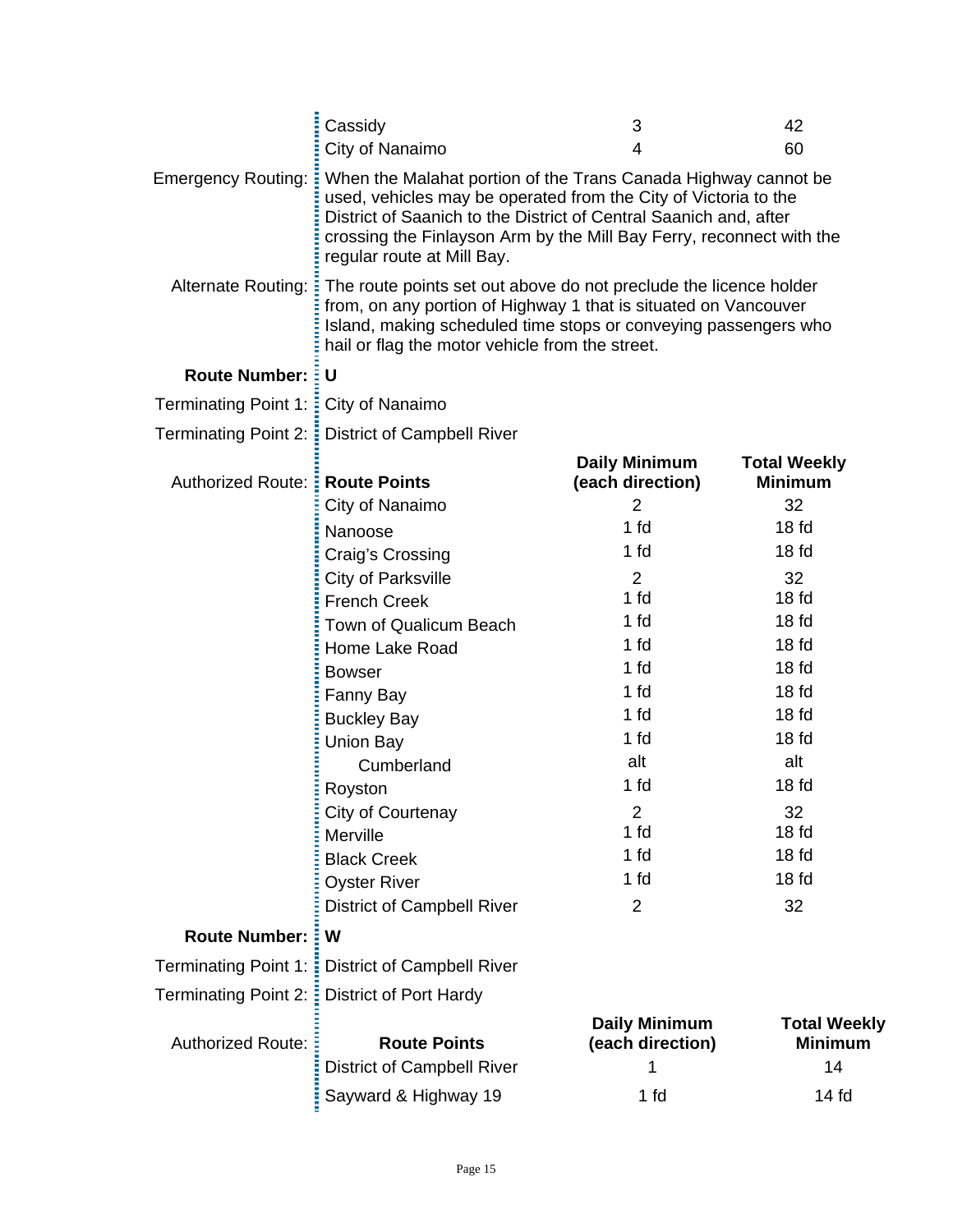|                                       | Village of Sayward                                                                                                                                                                               | alt  | alt                                    |
|---------------------------------------|--------------------------------------------------------------------------------------------------------------------------------------------------------------------------------------------------|------|----------------------------------------|
|                                       | Woss Camp                                                                                                                                                                                        | 1    | 14                                     |
|                                       | Nimpkish Camp                                                                                                                                                                                    | 1 fd | 14 <sub>fd</sub>                       |
|                                       | <b>Town of Port McNeill</b>                                                                                                                                                                      | 1    | 14                                     |
|                                       | Port Alice Junction                                                                                                                                                                              | 1 fd | 14 <sub>fd</sub>                       |
|                                       | <b>District of Port Hardy</b>                                                                                                                                                                    | 1    | 14                                     |
| <b>Route Number: : X</b>              |                                                                                                                                                                                                  |      |                                        |
| Terminating Point 1: City of Victoria |                                                                                                                                                                                                  |      |                                        |
|                                       | Terminating Point 2: E Mount Washington Alpine Resort                                                                                                                                            |      |                                        |
| Seasonal Operation:                   | Service must:                                                                                                                                                                                    |      |                                        |
|                                       | start on a day in the month of November,<br>1.                                                                                                                                                   |      |                                        |
|                                       | 2. from the start date required under paragraph 1 above, continue to<br>operate according to the weekly minimum for this route until the<br>cessation date required under paragraph 3 (below),   |      |                                        |
|                                       | 3.<br>cease operation on a day in the month of April,                                                                                                                                            |      |                                        |
|                                       | after the cessation date required under paragraph 3 (above), not<br>4.<br>operate at any time before the start date required under paragraph 1<br>(above); and,                                  |      |                                        |
|                                       | 5. notwithstanding the seasonal operation requirements in paragraphs 1<br>through 3, no service is required when the Mount Washington Alpine<br>Resort is closed for downhill skiing operations. |      |                                        |
| <b>Authorized Route:</b>              | <b>Route Points</b>                                                                                                                                                                              |      | <b>Weekly Minimum (each direction)</b> |
|                                       | City of Victoria                                                                                                                                                                                 |      | 3                                      |
|                                       | <b>District of Saanich</b>                                                                                                                                                                       |      | 3                                      |
|                                       | Town of View Royal                                                                                                                                                                               |      | 3                                      |
|                                       | City of Langford                                                                                                                                                                                 |      | 3                                      |
|                                       | Mill Bay                                                                                                                                                                                         |      | 3                                      |
|                                       | City of Duncan                                                                                                                                                                                   |      | 3                                      |
|                                       | District of North Cowichan                                                                                                                                                                       |      | 3                                      |
|                                       | Town of Ladysmith                                                                                                                                                                                |      | 3                                      |
|                                       | City of Nanaimo                                                                                                                                                                                  |      | 3                                      |
|                                       | Nanoose                                                                                                                                                                                          |      | 3                                      |
|                                       | <b>City of Parksville</b>                                                                                                                                                                        |      | 3                                      |
|                                       | City of Courtenay                                                                                                                                                                                |      | 3                                      |
|                                       | Mt. Washington Alpine Resort                                                                                                                                                                     |      | 3                                      |
| Route Number: <i>I</i> Y              |                                                                                                                                                                                                  |      |                                        |